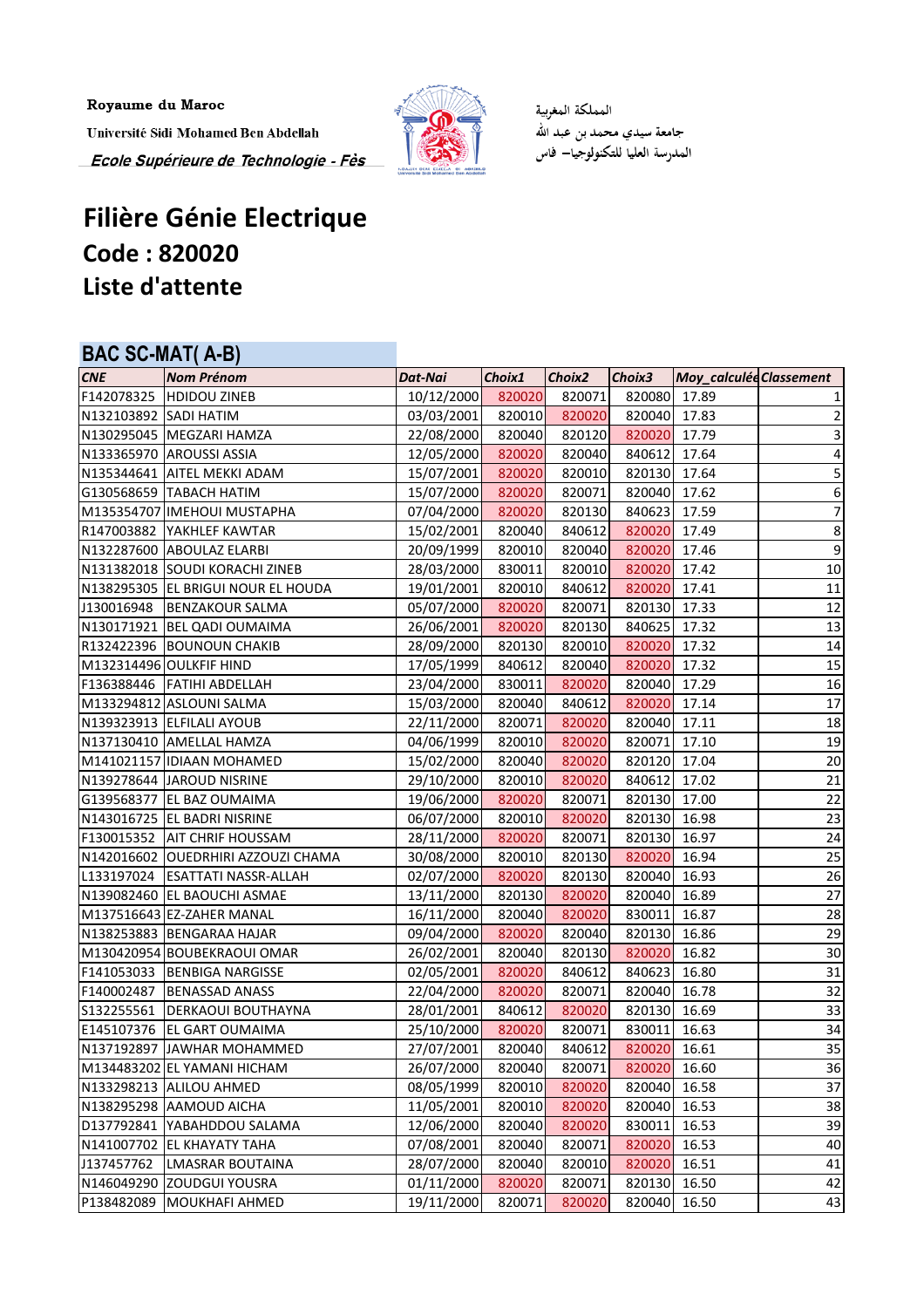|                       | L130017056  HILALI YAHYA                                  | 18/08/2000               | 840612           | 820010           | 820020           | 16.50          | 44       |
|-----------------------|-----------------------------------------------------------|--------------------------|------------------|------------------|------------------|----------------|----------|
|                       | N132171395 MOSLEH ISMAIL                                  | 10/03/2000               | 820020           | 820040           | 820071           | 16.49          | 45       |
|                       | M138340376 YAJIOUI ZAKARIA                                | 25/02/2000               | 820040           | 820130           | 820020           | 16.49          | 46       |
|                       | B130058971 ZAITANE IMANE                                  | 19/05/2001               | 820020           | 840612           | 840623           | 16.47          | 47       |
|                       | N139314047 EL JAZIRI BASMA                                | 14/03/2001               | 820040           | 820020           | 840612           | 16.46          | 48       |
|                       | M136495698 CHOUKRI WAEL                                   | 04/03/2001               | 820130           | 820020           | 830300           | 16.45          | 49       |
|                       | F138049630 AIT BOUHOU HIBA                                | 19/01/2000               | 820040           | 820020           | 820071           | 16.43          | 50       |
|                       | N138356616   TASRA YOUNES                                 | 22/06/1999               | 820010           | 820020           | 820040           | 16.42          | 51       |
|                       | N146019552 KHIATI ASMAE                                   | 03/01/2001               | 820020           | 820040           | 820071           | 16.41          | 52       |
|                       | D133478206 JANAH AKRAM                                    | 02/09/2000               | 820040           | 820020           | 820130           | 16.40          | 53       |
|                       | K144029338 YAQINE AYOUB                                   | 09/03/2001               | 820040           | 820020           | 820130           | 16.39          | 54       |
|                       | M139472134 HAMDI FATIMA                                   | 19/09/2000               | 840612           | 820020           | 830300           | 16.37          | 55       |
|                       | N131142618 EL HADDAR OUMAIMA                              | 28/02/2001               | 820020           | 820010           | 840612           | 16.36          | 56       |
|                       | N139347968 AZEROUAL SALAH EDDINE                          | 29/12/2000               | 820020           | 830300           | 820040           | 16.32          | 57       |
| F137231465 KASS NAJWA |                                                           | 04/01/1999               | 820040           | 820020           | 840612           | 16.32          | 58       |
|                       | S135393609  LOUGMIRI AYOUB                                | 08/02/2000               | 820080           | 820010           | 820020           | 16.32          | 59       |
|                       | N130364467 BOUGGAR MOHAMMED                               | 29/05/2000               | 820040           | 820020           | 820010           | 16.31          | 60       |
|                       | S135205547 EL MOUSTAAID MOUNTASSIR                        | 18/09/2000               | 820040           | 820020           | 820010           | 16.31          | 61       |
|                       | J133205348 ELHARTI CHAYMAA                                | 01/08/2000               | 820040           | 820120           | 820020           | 16.31          | 62       |
|                       | F130014509 AFFAOUI IMANE                                  | 05/07/2000               | 830011           | 820040           | 820020           | 16.27          | 63       |
|                       | M139467362 AINHAJAR IBRAHIM                               | 08/05/2000               | 820020           | 820040           | 820130           | 16.24          | 64       |
|                       | K134282115 AMMAR MOUAAD                                   | 31/08/2000               | 820040           | 820020           | 840625           | 16.24          | 65       |
|                       | D136335902 OUHMMOUCH MOHAMED                              | 13/10/2000               | 820040           | 820020           | 820130           | 16.24          | 66       |
|                       |                                                           |                          |                  |                  |                  |                | 67       |
|                       | S130311615   EL-GHARBAOUI YASSINE                         | 02/01/2001               | 820071           | 820020           | 820130           | 16.24          |          |
|                       | N133305013 SOUSSI MOUTAOUAKIL CHAYMAE                     | 20/07/2000               | 820040           | 820130           | 820020           | 16.24          | 68       |
|                       | R134941205 EL BEZTAM IMANE                                | 24/12/2000               | 820130           | 820040           | 820020           | 16.24          | 69       |
|                       | N137305548 NACIRI ZINEB                                   | 02/11/2000               | 840612           | 820020           | 820040           | 16.22          | 70       |
|                       | N135194462 CHAIBOUB YOUSSEF                               | 07/01/2001               | 820010           | 820020           | 820040           | 16.21          | 71       |
|                       | N136361227 KENNY AYMANE                                   | 12/06/2000               | 840612           | 820010<br>820020 | 820020           | 16.21          | 72       |
|                       | M136420709 BOUDMARH KAWTAR<br>R135476554 EL MALIH KAOUTAR | 22/01/2001<br>21/11/2000 | 840612<br>820020 | 820010           | 820130<br>820040 | 16.19<br>16.18 | 73       |
|                       | N145007711 BELKASMI ACHRAF                                | 29/10/2000               | 820010           | 820020           | 840612           | 16.17          | 74<br>75 |
|                       | N146016740 ZERKANI HAMZA                                  | 08/06/2000               | 820040           | 820020           | 820010           | 16.15          | 76       |
|                       | J120018877   BENMENA HANAE                                | 15/02/2000               | 820071           | 820020           | 820040           | 16.15          | 77       |
|                       | D131383543 MOUNADEL BOUCHRA                               | 28/10/2000               | 820130           | 820020           | 820010           | 16.15          | 78       |
|                       | N147010711 ABAROU NABIL                                   | 20/10/2000               | 820020           | 820010           | 820071           | 16.11          | 79       |
|                       | N134364802 BOUZOUBAA FAHDE                                | 01/06/2000               | 820040           | 820020           | 820120           | 16.10          | 80       |
|                       | R138780721 SABRI OUSSAMA                                  | 05/12/2000               | 820040           | 820020           | 820010           | 16.08          | 81       |
|                       | M130019245 EL MIMOUNI GHIZLANE                            | 17/12/2000               | 820130           | 820020           | 820040           | 16.08          | 82       |
|                       | E131161665 ZOUGGAR NAJOUA                                 | 12/12/2000               | 820020           | 820071           | 820040           | 16.06          | 83       |
|                       | N144016693 SAKOUT GHITA                                   | 17/05/2000               | 820020           | 820010           | 820071           | 16.05          | 84       |
| J144046862            | <b>EL ARABI WIAM</b>                                      | 05/02/2001               | 820010           | 820020           | 840625           | 16.05          | 85       |
|                       | R130100246 JOUHAD FATIMA ZAHRA                            | 04/10/2000               | 820020           | 840612           | 820010           | 16.04          | 86       |
|                       | N132298398 ARHNOUCH NISRINE                               | 06/01/2000               | 820130           | 820040           | 820020           | 16.04          | 87       |
|                       | M138131069 MOUTAOUAKIL MOHAMED AMINE                      | 19/05/2000               | 840612           | 820040           | 820020           | 16.03          | 88       |
|                       | F130015363 SOUFIANE TARIK                                 | 06/06/2000               | 820020           | 840612           | 820040           | 16.01          | 89       |
|                       | N136310643 ALAMI SAMYA                                    | 10/05/2001               | 820010           | 820020           | 840612           | 15.99          | 90       |
|                       | N138355149 BELAMKADDAM WADIE                              | 19/05/2000               | 820020           | 820010           | 820040           | 15.98          | 91       |
|                       | H137226925 BEN ABBOU REDA                                 | 19/07/2001               | 820040           | 840612           | 820020           | 15.98          | 92       |
|                       | S133255588 SALMI SALAH EDDINE                             | 15/04/2000               | 820040           | 840612           | 820020           | 15.97          | 93       |
|                       | N137194646   MBARKI FATIMA EZZAHRA                        | 18/09/2000               | 820040           | 820020           | 840623           | 15.95          | 94       |
|                       | M133294824 BENABID CHAYMAE                                | 03/09/2000               | 840612           | 820020           | 820130           | 15.95          | 95       |
|                       | N142049295 BOUSSIB MARWANE                                | 11/11/2001               | 820010           | 820040           | 820020           | 15.94          | 96       |
|                       | R120057684 EL ALAOUI FADWA                                | 28/03/2001               | 820040           | 820020           | 820120           | 15.93          | 97       |
|                       | N131347376 TAOUDI YOUSSEF                                 | 31/07/1999               | 820020           | 820040           | 840612           | 15.92          | 98       |
|                       | R136658787 EL ATLASSI NADA                                | 28/10/2000               | 820130           | 830011           | 820020           | 15.92          | 99       |
| J135096902            | <b>TABIB MOHAMED AMINE</b>                                | 18/03/2000               | 820040           | 820020           | 840612           | 15.91          | 100      |
|                       | N135163170 TOUFFAHI BOUTAINA                              | 18/11/2000               | 820020           | 820130           | 840612           | 15.90          | 101      |
|                       | R130108216 EZZAHIDI ANAS                                  | 01/02/2001               | 830011           | 820040           | 820020           | 15.90          | 102      |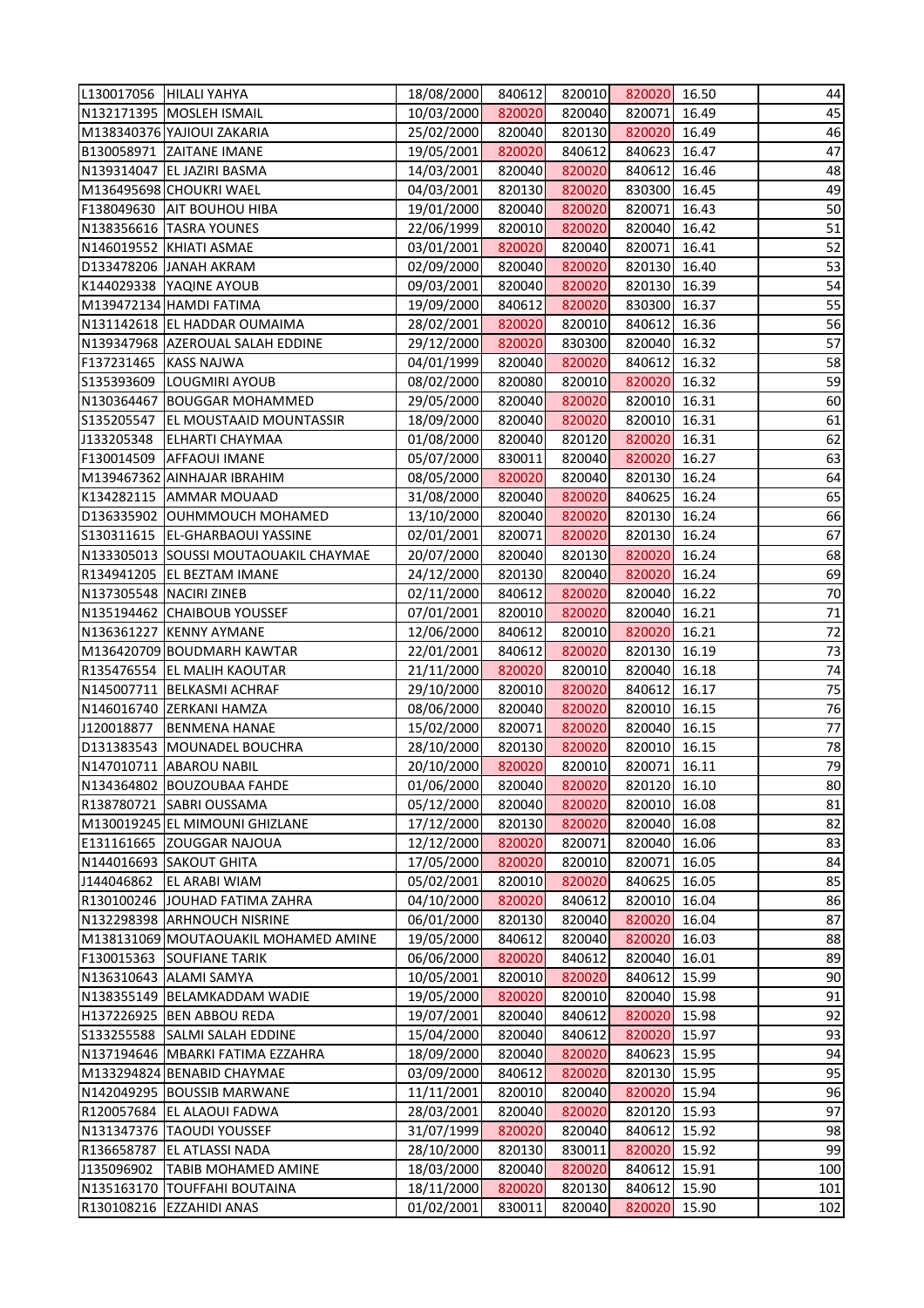|                       | N146070477 EL YOUSFI ZAKARIA            | 22/03/2000 | 820020 | 820040 | 820071 15.88 |       | 103 |
|-----------------------|-----------------------------------------|------------|--------|--------|--------------|-------|-----|
|                       | M136267558 ZHAR ZAKARIA                 | 05/02/2000 | 820020 | 830011 | 820071 15.87 |       | 104 |
|                       | H130258911 NEJJARI FATIMA ZAHRA         | 09/02/2000 | 820040 | 840612 | 820020 15.87 |       | 105 |
|                       | N137328514 ES-SIDDIKI YOUNESS           | 18/11/2000 | 820040 | 820010 | 820020 15.85 |       | 106 |
|                       | N131344026 BOUZOUBAA YOUNESS            | 17/07/2000 | 820040 | 840623 | 820020 15.84 |       | 107 |
|                       | R136927766 ZOUHIR AKRAM                 | 01/01/2001 | 820010 | 820071 | 820020 15.82 |       | 108 |
|                       | H136358410   BERRICHI MOHAMMED-ANASS    | 04/07/2001 | 820040 | 820020 | 820071 15.79 |       | 109 |
|                       | N137171826 SGHIR HAJAR                  | 28/12/2000 | 820020 | 820130 | 820071 15.75 |       | 110 |
|                       | C134132398 AJLI MOATA-ALLAH             | 13/09/2000 | 820020 | 820130 | 820040 15.74 |       | 111 |
|                       | K130068852 GOUAM SALMA                  | 25/07/2000 | 820071 | 820020 | 820080 15.74 |       | 112 |
|                       | N133280441 ELBOUBEKRI ILHAM             | 17/03/2000 | 820120 | 830011 | 820020 15.74 |       | 113 |
| N131214968 DYAZ IMAD  |                                         | 17/08/2001 | 820020 | 820010 | 820040 15.72 |       | 114 |
|                       | J138429480 BEN-CHEIKH DOUAA             | 06/09/2000 | 820020 | 820010 | 820040 15.71 |       | 115 |
|                       | N130171007 ZOULGAMI HAMZA               | 02/01/2001 | 820020 | 840612 | 840623 15.70 |       | 116 |
|                       | J135201653 ELHANICHI SAMIR              | 23/07/2000 | 820040 | 820020 | 830011 15.70 |       | 117 |
|                       | G136729454 RACHIDI SAAD                 | 04/10/2000 | 820040 | 820010 | 820020 15.70 |       | 118 |
|                       | G130438490 ECH-CHIGUER GHIZLANE         | 21/01/2000 | 820020 | 820130 | 840612 15.69 |       | 119 |
|                       | M138413875 JEBBOURI OUIJDANE            | 20/02/2001 | 820130 | 820020 | 820040 15.69 |       | 120 |
|                       | J131112889 EL YAAGOUBI GHITA            | 20/08/2000 | 820020 | 820130 | 840625       | 15.67 | 121 |
|                       | D149043890 ER-RAMI IHSSANE              | 27/11/2000 | 820020 | 820071 | 840625 15.66 |       | 122 |
|                       | M137420951 MOULOUDI AMAL                | 20/07/2000 | 840612 | 820020 | 820130 15.66 |       | 123 |
|                       | P141012444 EL MACHOUDI MOHAMED          | 18/12/2000 | 820040 | 820020 | 820130 15.65 |       | 124 |
|                       | R130191365  BELLIZOU MOHAMED            | 05/04/2001 | 820130 | 820020 | 830011 15.65 |       | 125 |
|                       | R146014246   MALEK IBTISSAM             | 02/01/2001 | 820010 | 820071 | 820020 15.64 |       | 126 |
|                       | M137461119 OUADRHIRI JIHANE             | 22/10/2000 | 820020 | 820040 | 820071 15.63 |       | 127 |
|                       | N137171340 BOUKHACHOUN MERYEM           | 28/01/2001 | 820020 | 820010 | 840612 15.59 |       | 128 |
|                       | S133255587 CHAFIK SALMANE               | 13/05/2000 | 820020 | 820040 | 820130 15.59 |       | 129 |
|                       | M139428812 ALLOUCHI DOUAA               | 03/10/2000 | 820071 | 820020 | 820130 15.59 |       | 130 |
|                       | F139059277 LAARAJE MOHAMMED             | 22/06/1999 | 820020 | 820071 | 820040 15.58 |       | 131 |
|                       | N136350221 SEBBAR OUSSAMA               | 05/05/2000 | 820020 | 820040 | 820130 15.57 |       | 132 |
|                       | N130087025 SAKOUT OMAR                  | 02/04/2001 | 820010 | 820020 | 820040 15.57 |       | 133 |
|                       | M130116460 ZEMMOURIATE YASSINE          | 09/12/2000 | 820020 | 820040 | 840612 15.55 |       | 134 |
|                       | R133361023 HALLOUMI ADNANE              | 13/04/2000 | 820020 | 820130 | 820040 15.53 |       | 135 |
|                       | N143060629 OULKHIR HAJAR                | 02/01/2001 | 820020 | 820071 | 820130 15.50 |       | 136 |
|                       | M132305948 EL ATTAR WISSAL              | 09/07/2000 | 820020 | 840612 | 820130 15.50 |       | 137 |
|                       | R130166083 RHARBAOUI SANAE              | 19/02/2000 | 820040 | 820020 | 830011       | 15.50 | 138 |
|                       | M130435326 BOULANOUAR WALID             | 16/03/2001 | 820040 | 820130 | 820020       | 15.47 | 139 |
|                       | M131421094 ERTIBI MERYEM                | 31/03/2000 | 820020 | 840612 | 820130 15.45 |       | 140 |
|                       | N134315227 ALIOUI MOHAMMED ALI          | 13/07/2000 | 820020 | 820071 | 820120 15.45 |       | 141 |
|                       | N139155168 CHOUKRI YASSINE              | 03/03/2000 | 820040 | 820020 | 820071 15.45 |       | 142 |
|                       | K139213647 SAHBANI OUSSAMA              | 24/09/2000 | 820040 | 820020 | 820130 15.45 |       | 143 |
| M136420717 ABBI HATIM |                                         | 26/05/2000 | 820130 | 820040 | 820020       | 15.45 | 144 |
|                       | H145035388 AKNOUCH ABDELMOUMENE         | 19/03/1999 | 820020 | 820040 | 820130 15.43 |       | 145 |
|                       | F137122051   BENOUFIR ZIYAD             | 04/03/2000 | 820071 | 820130 | 820020       | 15.41 | 146 |
|                       | N130214953 BOUSSOUF HAJAR               | 17/01/2000 | 820020 | 820130 | 840625 15.40 |       | 147 |
|                       | M135305880 GHANNAMI YASMINE             | 06/03/2001 | 820020 | 820130 | 820071       | 15.40 | 148 |
| D134229801 SIHRI ASMA |                                         | 11/04/2000 | 820040 | 820020 | 840612       | 15.40 | 149 |
|                       | N138355600 BOUARFA SOUHAYLA             | 26/12/2000 | 820130 | 840612 | 820020 15.40 |       | 150 |
|                       | N131347401 CHAKIR NIHAD                 | 22/07/2001 | 820130 | 820020 | 830011       | 15.39 | 151 |
|                       | S138275105   EL KHOUMSSI NOUR- EL HOUDA | 20/08/2000 | 820040 | 820020 | 820120 15.38 |       | 152 |
| N148016651 TAYAE SAIF |                                         | 24/09/2000 | 820040 | 840612 | 820020       | 15.37 | 153 |
|                       | G131398157 ELAYACHI SAID                | 10/05/2000 | 820020 | 820071 | 840612       | 15.36 | 154 |
|                       | M133161295 FAZNI WIDAD                  | 28/06/2000 | 820020 | 820040 | 840612 15.36 |       | 155 |
|                       | M134405205 CHAAR SALAHDDINE             | 04/01/2001 | 820020 | 820040 | 820071       | 15.35 | 156 |
|                       | N134279046 KAMAL WALID                  | 17/04/2000 | 820020 | 820010 | 820130 15.35 |       | 157 |
|                       | M146052085 ZEKRI DIAE - EDDINE          | 03/05/2000 | 820020 | 820130 | 830011       | 15.33 | 158 |
|                       | S140022916   MAKRANE HASSAN             | 15/02/2000 | 820020 | 820010 | 840625       | 15.32 | 159 |
|                       | R130020381 SABRI KAOUTAR                | 26/01/2000 | 820071 | 820020 | 830011       | 15.32 | 160 |
|                       | N130349004 RHARZOUZ SOUFIANE            | 13/02/2000 | 820040 | 840612 | 820020       | 15.32 | 161 |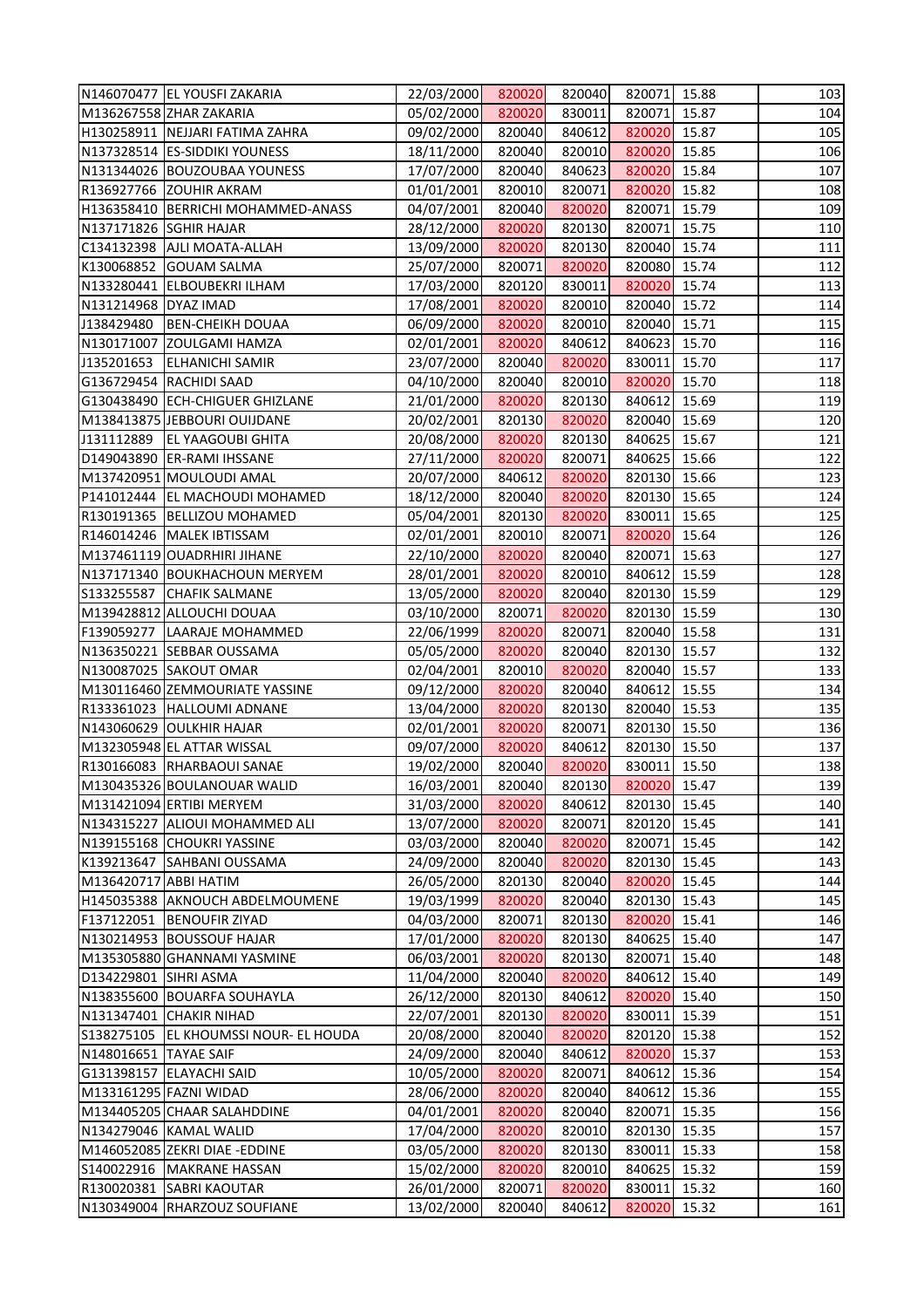| N130310725 ABID AMROU                | 04/10/2000 | 820010 | 820020 | 820071 15.28 |       | 162 |
|--------------------------------------|------------|--------|--------|--------------|-------|-----|
| M148070945 OURCHID BASMA             | 24/10/2001 | 840612 | 820020 | 820040 15.26 |       | 163 |
| P120002169 EL ACHHAB YOUSSEF         | 02/12/2000 | 820010 | 820020 | 820071 15.25 |       | 164 |
| G133721795   MOUKTAOUI ABDELLAH      | 11/10/2000 | 820040 | 820020 | 840623 15.25 |       | 165 |
| N133171933 ALAMI NOUR-ELIMANE        | 20/02/2001 | 840612 | 820020 | 820040 15.25 |       | 166 |
| N132328506 AZZITI HAMZA              | 10/05/2000 | 820010 | 820040 | 820020 15.25 |       | 167 |
| D144015559   BENGHANI KAOUTAR        | 10/04/1999 | 820020 | 820071 | 840623 15.24 |       | 168 |
| N131272143  IZIAD ZINEB              | 11/07/2000 | 820130 | 820020 | 820071 15.23 |       | 169 |
| S130073526 NALI HICHAM               | 20/11/2000 | 820040 | 840612 | 820020 15.22 |       | 170 |
| S148047751   DRIOUA ASSAAD           | 05/11/2000 | 820040 | 820020 | 820130 15.21 |       | 171 |
| N149031195 SALHI OTHMAN              | 10/02/1999 | 820040 | 820010 | 820020 15.19 |       | 172 |
| P134473569 EL KHARRAZ SOUMAYA        | 17/02/2000 | 840612 | 820040 | 820020 15.19 |       | 173 |
| K137444283 WADJINNY ILYAS            | 15/08/2000 | 820040 | 840623 | 820020 15.18 |       | 174 |
| N142032313 BENYASSINE MOHAMMED       | 07/04/2000 | 820040 | 820071 | 820020 15.18 |       | 175 |
| F130070948   MANOUNI RABHA           | 13/11/2000 | 820010 | 820020 | 840612 15.17 |       | 176 |
| R134243539 DANEDOUNE KAOUTAR         | 23/05/2000 | 820020 | 840612 | 820130 15.16 |       | 177 |
| N131382051 EL HALOUI NADA            | 03/09/2000 | 820020 | 820071 | 820130 15.16 |       | 178 |
| P110133533 LEEMRANI RANIA            | 20/04/2000 | 820020 | 820040 | 820130 15.16 |       | 179 |
| D135735130 AHENNA MOHAMED            | 23/12/1999 | 820040 | 840612 | 820020 15.16 |       | 180 |
| S130250298   AJIB AYOUB              | 20/11/1998 | 820020 | 820130 | 820040 15.15 |       | 181 |
| R130115096 LAATAM ISSAM              | 21/01/2000 | 820040 | 820020 | 820130 15.14 |       | 182 |
| R130108306 SAKHI MOHAMED ZAID        | 08/07/2000 | 820020 | 820010 | 820040 15.13 |       | 183 |
| N146049297 ALAOUI KHAOULA            | 29/12/2000 | 820010 | 820020 | 820071 15.12 |       | 184 |
| J137260453 CHOUKRANE IBRAHIM         | 17/12/2000 | 820040 | 820020 | 840612       | 15.12 | 185 |
| D132347572 ELATILLAH MOHAMED         | 01/12/2000 | 820020 | 830011 | 820071 15.09 |       | 186 |
| M130069067 JADDOU HOUDA              | 05/07/2000 | 820020 | 820071 | 820040 15.09 |       | 187 |
| M134312983 KHERROU YASSINE           | 06/09/2000 | 820040 | 820020 | 830011 15.09 |       | 188 |
| M141053875 ZIANI CHAHID              | 10/07/2000 | 820040 | 820020 | 820071       | 15.09 | 189 |
| M136413778 HNINI HIND                | 25/08/2000 | 820020 | 820130 | 820040       | 15.08 | 190 |
| M138221923 EL OUALI ABDERRAHIM       | 28/10/2000 | 820020 | 820071 | 820040 15.08 |       | 191 |
| B136082515 EL AOBAIDI REDA           | 03/08/1999 | 820020 | 820130 | 820040 15.08 |       | 192 |
| D137760422 OUFQIR AYOUB              | 30/09/2000 | 830011 | 820020 | 820071 15.08 |       | 193 |
| K130050792 SARIH WAHIBA              | 15/01/2000 | 840612 | 820040 | 820020       | 15.08 | 194 |
| N133303924 EL ABDARI OUMAYMA         | 14/01/2000 | 820020 | 820010 | 830011       | 15.07 | 195 |
| N142048187 BENSTITOU HAMZA           | 21/11/2000 | 820020 | 820040 | 820130 15.07 |       | 196 |
| N138236995 HADDAD YASSINE            | 08/02/2001 | 820010 | 820020 | 830011       | 15.06 | 197 |
| S136082204<br><b>SEBBAR JAMAL</b>    | 19/02/2000 | 830011 | 820020 | 820040       | 15.05 | 198 |
| N136293609 DKHISSI YOUNESS           | 26/10/2000 | 820020 | 820040 | 820010       | 15.03 | 199 |
| N139072615 ECH.CHIHAB MOHAMMED       | 12/12/1999 | 820020 | 820010 | 840612       | 15.03 | 200 |
| N133271891 BRITEL FATMA              | 03/08/2000 | 820010 | 820020 | 840612       | 15.00 | 201 |
| M139294831 ASSOU MERJA ALI           | 24/11/2000 | 820040 | 820020 | 820010       | 14.99 | 202 |
| M130019414 LEMTOUKI SARA             | 10/02/2001 | 840612 | 820020 | 820040       | 14.99 | 203 |
| D136217463 JAMERI ABDELKEBIR         | 28/07/1999 | 840612 | 820020 | 820040       | 14.99 | 204 |
| M149055729 HAYI MOUAD                | 01/06/2000 | 820040 | 820020 | 820130       | 14.98 | 205 |
| N139298437 BERRADA MOHAMMED          | 18/05/2001 | 820040 | 820020 | 820080       | 14.96 | 206 |
| N138350310 BEN HAYOUN MOHAMMED       | 26/01/2001 | 820071 | 820020 | 840612       | 14.95 | 207 |
| R139290936 ABOUCHOUF HAJAR           | 27/07/2000 | 820020 | 820010 | 820040       | 14.94 | 208 |
| G131076588 BENKHADDA MOHAMED YASSINE | 16/03/2000 | 820040 | 820020 | 840612       | 14.94 | 209 |
| N134228940 EL KIREA MOHAMMED         | 20/09/1998 | 820020 | 820130 | 820120       | 14.93 | 210 |
| D133609101 OUALACH HABIBA            | 13/01/2001 | 820020 | 820130 | 820040       | 14.92 | 211 |
| M139318926 BAHMAD HASSAN             | 21/04/2001 | 820071 | 820020 | 820040       | 14.92 | 212 |
| M143038662 DIKKI YOUSSEF             | 28/11/2000 | 820040 | 830011 | 820020       | 14.92 | 213 |
| N130232823 BETTIOUI ANASS            | 01/01/2001 | 820020 | 820010 | 840612       | 14.91 | 214 |
| N133334931 RABI ANDALOUSSI HAMZA     | 25/09/2000 | 820020 | 820130 | 820071       | 14.91 | 215 |
| D136884766 ID-YAHIA MUSTAPHA         | 19/07/2000 | 820040 | 820020 | 840612       | 14.90 | 216 |
| R135290819 LAFDIL NOUHAILA           | 03/10/2000 | 820071 | 820020 | 820010       | 14.89 | 217 |
| N145015479 ID BRAHIM WIAM            | 01/03/2000 | 820040 | 820130 | 820020       | 14.89 | 218 |
| M135132392 EL BEKKALI FATIMA ZAHRAE  | 30/04/2000 | 820020 | 820130 | 820040       | 14.88 | 219 |
| N131298680 KHALOUTI SAFAE            | 26/03/2000 | 820020 | 820071 | 830011       | 14.88 | 220 |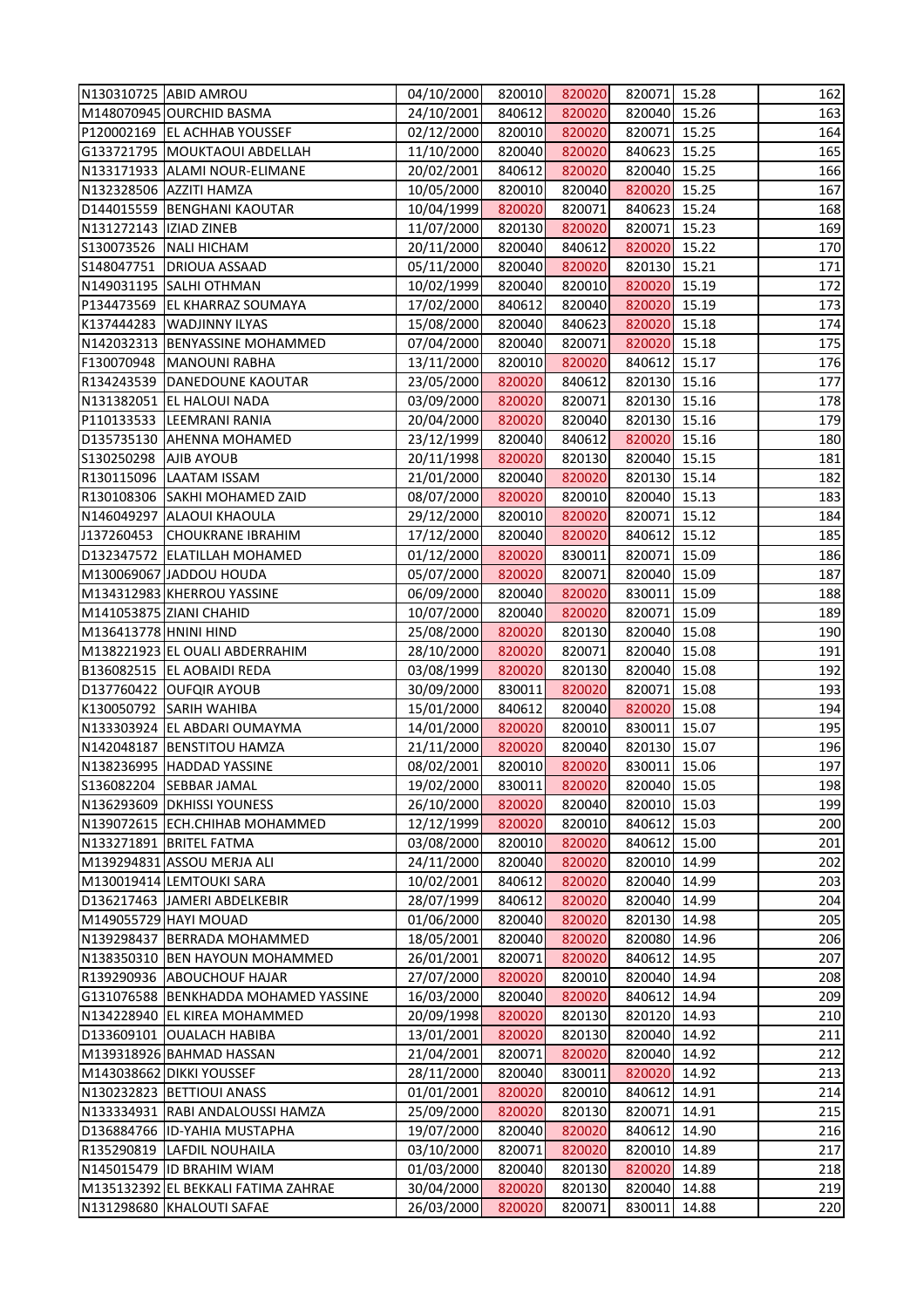|                          | N134355169 ZENKOUAR ILYAS              | 19/09/2000 | 820120 | 840625 | 820020 14.88 |       | 221 |
|--------------------------|----------------------------------------|------------|--------|--------|--------------|-------|-----|
|                          | N142016606 EL YAAKOUBI MOHAMMED        | 22/06/2000 | 820010 | 820020 | 820040       | 14.87 | 222 |
|                          | N139305694 ZRIOULI IBRAHIM             | 03/04/2000 | 820020 | 840612 | 820010 14.86 |       | 223 |
|                          | N140010971 SEKOURI IMANE               | 11/12/2000 | 820040 | 820130 | 820020       | 14.86 | 224 |
|                          | M131421122 AIT MANSSOUR OUSSAMA        | 23/08/2000 | 820040 | 820020 | 840612       | 14.84 | 225 |
|                          | R130159069 ZORAA ZAKARIA               | 30/05/2000 | 820040 | 820020 | 820071       | 14.83 | 226 |
|                          | M139224380 MEHDAOUI IMANE              | 20/12/2000 | 820040 | 840612 | 820020       | 14.83 | 227 |
|                          | D139768098 BOUJBAIR OUSSAMAE           | 06/01/2000 | 820071 | 820040 | 820020       | 14.83 | 228 |
|                          | M130031709 ABOUMADAN OUMAIMA           | 10/08/2000 | 840612 | 820130 | 820020       | 14.83 | 229 |
|                          | S133431360 KHALIF NAIMA                | 10/08/2000 | 820020 | 820130 | 840623       | 14.81 | 230 |
|                          | M130092157 BABNI ASMAE                 | 27/10/1999 | 820040 | 820020 | 840612       | 14.81 | 231 |
|                          | D136180708 BAHMANE SAMIA               | 30/09/2000 | 840612 | 820020 | 820071       | 14.81 | 232 |
|                          | N139306966 BOUSSALHAM HANANE           | 28/01/2000 | 820040 | 820010 | 820020       | 14.81 | 233 |
|                          | M136319754 EL MAKHCHOUNE YOUSSEF       | 27/03/2000 | 820020 | 820010 | 820040       | 14.80 | 234 |
|                          | H139380374 EZZARI OMAYMA               | 06/05/2000 | 820020 | 820130 | 820040 14.79 |       | 235 |
|                          | M135404946 BOUMESAOUD MALIKA           | 23/12/2000 | 820130 | 820020 | 820040       | 14.79 | 236 |
|                          | N137149167 MOUHTAJ MOUAD               | 13/01/2001 | 820020 | 820040 | 820071       | 14.77 | 237 |
|                          | N139343125 KAHHAK YASMINE              | 21/06/2001 | 820010 | 820071 | 820020       | 14.77 | 238 |
|                          | P131026768 EL GHZIRI YASSIN            | 27/07/2000 | 820040 | 820020 | 820130       | 14.75 | 239 |
|                          | D137578089 EN-NAOUARI HAJAR            | 20/01/2001 | 840612 | 820020 | 820130 14.75 |       | 240 |
|                          | D135907555   MALLOUL BACHAR            | 16/12/2000 | 820071 | 820010 | 820020       | 14.75 | 241 |
|                          | N130333187 RGUAGUI OUMAYMA             | 03/06/2000 | 820040 | 820020 | 820130 14.74 |       | 242 |
|                          | E135098365 KADDACH ISMAIL              | 24/07/2000 | 830011 | 820040 | 820020       | 14.74 | 243 |
|                          | R136649848 AKAZANE OUSSAMA             | 22/12/2000 | 820010 | 820020 | 820130       | 14.73 | 244 |
|                          | M130133373 BEKBICHI OUSSAMA            | 16/07/2000 | 820040 | 820020 | 820130 14.72 |       | 245 |
|                          | M142007434 LARAKI MAHA                 | 25/01/2001 | 840612 | 820071 | 820020       | 14.71 | 246 |
|                          | M136535363 RAHAOUI MOHAMED             | 16/01/2000 | 820020 | 840612 | 820040 14.69 |       | 247 |
|                          | M144063875 HAJJIMI MOHAMMED            | 15/01/2000 | 820040 | 820020 | 820130       | 14.69 | 248 |
|                          | N146007464 EL KHIRAOUI INASSE          | 10/02/2000 | 820020 | 820040 | 820010       | 14.68 | 249 |
|                          | M136425928 EL KHALIDI KHALID           | 19/02/2000 | 820020 | 820040 | 820130       | 14.67 | 250 |
|                          | N142005898 ABDELLAOUI SALMANE EL KHAIR | 09/10/2000 | 820010 | 820020 | 840625       | 14.67 | 251 |
|                          | C138110672 ALLOUN YOUNES               | 03/10/2000 | 820040 | 820130 | 820020 14.67 |       | 252 |
|                          | K135279844 HANDAOUI YASSINE            | 16/11/2000 | 820020 | 820040 | 820071       | 14.66 | 253 |
|                          | K131109355 SERGHINI SAFAE              | 07/12/2000 | 820071 | 820020 | 820040       | 14.66 | 254 |
| H130022730 AYAOU ABIR    |                                        | 11/02/2001 | 820020 | 820040 | 820130       | 14.65 | 255 |
|                          | N137171318 RAHALI EL MEHDI             | 14/07/2000 | 820040 | 820130 | 820020       | 14.65 | 256 |
|                          | R137560128 EL ANBARI IMANE             | 31/07/2000 | 840612 | 820040 | 820020       | 14.64 | 257 |
|                          | N133333254 BEKKALI KAMAL               | 18/07/1999 | 820040 | 840625 | 820020       | 14.63 | 258 |
|                          | E139219737   MAAZAOUI AOUAD CHAIMAE    | 31/01/2001 | 820040 | 830011 | 820020       | 14.63 | 259 |
|                          | S136379459   DAHOU SOUKAYNA            | 21/10/2000 | 820130 | 820020 | 820071       | 14.62 | 260 |
|                          | D138918210 BOULGUANT SAMIR             | 24/10/2000 | 820040 | 840623 | 820020       | 14.62 | 261 |
|                          | S140045323   EL- BIYAALI NOUHAYLA      | 03/07/2000 | 820040 | 820020 | 840623       | 14.61 | 262 |
|                          | M133443681 ELFAHIME HAMZA              | 01/01/2001 | 820071 | 820020 | 820130       | 14.61 | 263 |
|                          | N142025353  TOUIREH HIBA               | 18/08/2000 | 820010 | 820020 | 840612       | 14.59 | 264 |
|                          | C137167663 HASSISS YOUSSEF             | 22/11/2000 | 820071 | 820010 | 820020       | 14.59 | 265 |
|                          | N145011290 BEN-ALI SOUFYANE            | 07/07/2000 | 820040 | 820020 | 840612       | 14.58 | 266 |
|                          | N132079445 BOUTAAROURT HAFID           | 06/01/2000 | 820040 | 820020 | 840612       | 14.56 | 267 |
|                          | M139420766 HAJJINI HAMZA               | 25/09/2000 | 820040 | 820020 | 820130       | 14.55 | 268 |
|                          | M132461216 IDAHMANE RANYA              | 14/05/2000 | 820130 | 820040 | 820020       | 14.55 | 269 |
|                          | K136098209 BAKACHE YOUNESS             | 22/08/2000 | 820010 | 820020 | 820130       | 14.54 | 270 |
|                          | M140009841 LAADNANI IMANE              | 12/07/2000 | 820010 | 820020 | 840625       | 14.53 | 271 |
|                          | N130306968 MAYA KAWTAR                 | 28/12/2000 | 820040 | 820020 | 820120       | 14.53 | 272 |
|                          | D133097185 ES-SADIKI ABDELAZIZ         | 28/11/2000 | 820071 | 840612 | 820020       | 14.53 | 273 |
| J138423372               | <b>HADDIOUI SAID</b>                   | 06/02/2001 | 820010 | 820020 | 820040       | 14.51 | 274 |
|                          | C131085470 OUJAA NADIA                 | 25/07/2000 | 820040 | 820020 | 840625       | 14.51 | 275 |
| J130492534               | <b>EL YACHIOUI MONSIF</b>              | 26/01/2000 | 820020 | 830011 | 820040       | 14.50 | 276 |
| C136078993               | <b>CHEDADDI HASNA</b>                  | 23/09/1999 | 820020 | 820040 | 830011       | 14.50 | 277 |
|                          | G137748381 MOUNIR ACHRAF               | 03/05/2000 | 820040 | 820020 | 830011       | 14.49 | 278 |
| N133351009   IRAQUI HIBA |                                        | 21/01/2001 | 820040 | 840625 | 820020       | 14.49 | 279 |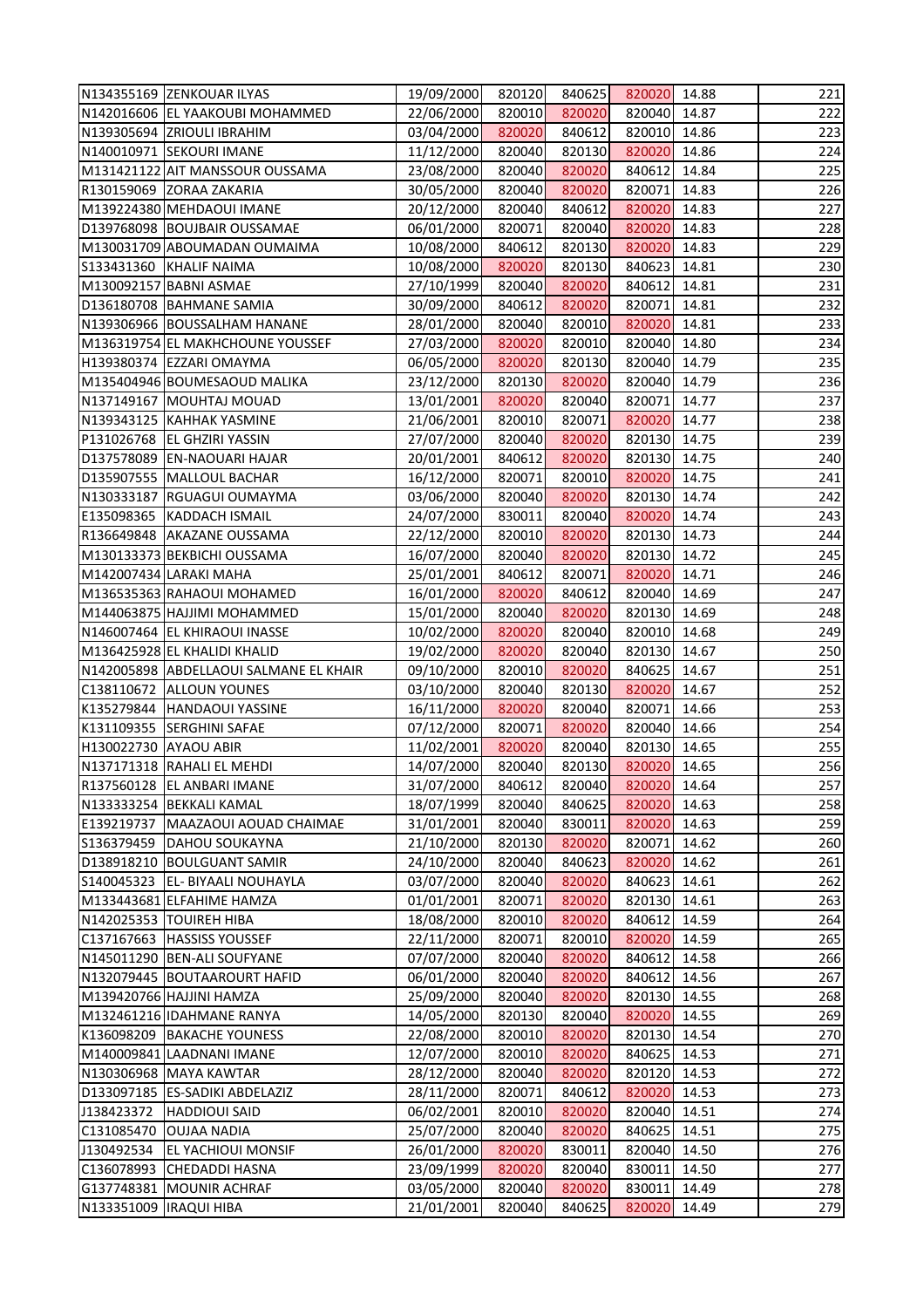| J136325926   OUAHI NIZAR               | 29/05/1999 | 820020 | 840612 | 820071 14.48 |       | 280 |
|----------------------------------------|------------|--------|--------|--------------|-------|-----|
| D139838944 AZZOUZI ABDELHADI           | 08/12/1999 | 820020 | 820040 | 820010 14.48 |       | 281 |
| N134197706 MERTAH HAJAR                | 27/03/2001 | 820020 | 830011 | 830300 14.47 |       | 282 |
| B138052273 JAMOUR MOUAD                | 26/10/2000 | 820020 | 820130 | 820071       | 14.46 | 283 |
| S139311655 KHOUYA ABIR                 | 17/01/2001 | 820130 | 820020 | 820120 14.46 |       | 284 |
| D131293753   MARRA FATIMA-ZAHRA        | 18/01/2001 | 820071 | 820130 | 820020 14.46 |       | 285 |
| N139289013 BELHCEN HANANE              | 08/02/2001 | 820020 | 820040 | 840612 14.45 |       | 286 |
| N130348055 ROUDANI FATIMA ZAHRA        | 01/01/2000 | 820040 | 820010 | 820020       | 14.45 | 287 |
| N149007709 SAIDI HAMZA                 | 23/11/2000 | 840612 | 820040 | 820020 14.44 |       | 288 |
| N131155116 ANNASSI OTHMANE             | 18/11/2000 | 820040 | 820071 | 820020 14.43 |       | 289 |
| N139087036 BOURAID ZAINEB              | 09/02/2001 | 820080 | 820040 | 820020 14.42 |       | 290 |
| F137388297 NOUZAIH SOUHAIB             | 17/12/1998 | 820020 | 820071 | 820080 14.41 |       | 291 |
| N137191305 SIDOUNA HAMZA               | 09/03/2000 | 820040 | 820020 | 840612       | 14.40 | 292 |
| N141010053 BOUKAISSI MAJDOULINE        | 13/03/2001 | 820040 | 820020 | 830011 14.40 |       | 293 |
| N136344688   BAMMOU HAYTHAM            | 05/05/2001 | 820020 | 840612 | 820071 14.39 |       | 294 |
| N135317467 LEBRIMCHI MOHAMMED          | 17/08/2000 | 820040 | 820020 | 840612 14.39 |       | 295 |
| E130257346 LEMLIH OTMANE               | 27/09/2000 | 820040 | 820020 | 820130 14.39 |       | 296 |
| N139304967 ELIDRISSI YOUNOUS           | 08/02/2000 | 820040 | 820130 | 820020 14.39 |       | 297 |
| N137195391 SELLAMI CHAYMAE             | 11/03/2001 | 820020 | 820010 | 820120 14.36 |       | 298 |
| R135779642 SKALLY YASMINE              | 17/05/2001 | 820020 | 820130 | 840612 14.36 |       | 299 |
| G131399087 ELIDRISSI BADRE             | 04/11/2000 | 820080 | 820020 | 820071 14.35 |       | 300 |
| Z184100028 OUMELLAHNI NABIL            | 18/04/1996 | 820040 | 820130 | 820020 14.33 |       | 301 |
| N138172066 LAKHAL AYMANE               | 04/11/2000 | 820010 | 820020 | 820040 14.31 |       | 302 |
| M133265994 BEN -YAHYA WALID            | 30/11/1999 | 820080 | 820130 | 820020 14.31 |       | 303 |
| N134279527 ESSMAIKI MOHAMMED           | 07/04/2000 | 820040 | 820130 | 820020 14.30 |       | 304 |
| L132320187   AALLAM MOHAMED            | 10/02/2000 | 820040 | 820020 | 820130 14.29 |       | 305 |
| N133174374 EL OUALYDY CHADIA           | 09/09/2000 | 820010 | 820020 | 820040 14.26 |       | 306 |
| M132533425 AKKAOUI ACHRAF              | 22/02/2001 | 820130 | 820020 | 820040       | 14.25 | 307 |
| N138316815 ZOUHIR OUSSAMA              | 29/04/2000 | 820040 | 820020 | 840612       | 14.23 | 308 |
| P110134380 ZARKTI ZAKARIAE             | 19/01/2001 | 820040 | 820130 | 820020 14.23 |       | 309 |
| G135504930 MOULAK ELALI OUMAIMA        | 16/04/2000 | 820071 | 820040 | 820020 14.23 |       | 310 |
| N130353059 KRATI YOUNES                | 23/12/2000 | 820020 | 820071 | 820010 14.22 |       | 311 |
| D133055757  IHMIMI ABDELHAMID          | 03/07/2000 | 820010 | 820040 | 820020       | 14.22 | 312 |
| R131269731 KADDIOUI REDA               | 19/08/2000 | 820020 | 840625 | 820120       | 14.20 | 313 |
| D133834180 HASSOUNY AYMAN              | 06/01/2001 | 820040 | 820020 | 840612 14.20 |       | 314 |
| N131310695 LISSANE EDDINE SAAD         | 08/01/2000 | 820071 | 820020 | 820010       | 14.20 | 315 |
| K139254758<br><b>KASBI YASSINE</b>     | 06/07/2000 | 820040 | 820071 | 820020       | 14.19 | 316 |
| N135332647 EL JEMLI AHMED              | 23/12/1999 | 820020 | 820010 | 820130       | 14.18 | 317 |
| S139252370<br><b>ZERHOUNI HAFSA</b>    | 09/04/2000 | 820071 | 840612 | 820020       | 14.17 | 318 |
| <b>BOULAHNA MOHAMMED</b><br>R137362530 | 03/07/2000 | 820020 | 820080 | 840612       | 14.15 | 319 |
| S131254583<br><b>OULAD ZIANE ZAID</b>  | 30/04/2000 | 820020 | 820040 | 820120       | 14.15 | 320 |
| S136269053<br><b>CHOUAI MOHAMED</b>    | 18/05/2000 | 820040 | 820020 | 820080       | 14.15 | 321 |
| N137192840 EL OUERYAGHELY WADIE        | 02/11/2000 | 820010 | 820130 | 820020       | 14.15 | 322 |
| F137118677<br>MESSAOUDI SAAD           | 31/05/1999 | 820080 | 820120 | 820020       | 14.14 | 323 |
| M138535425 HAMANI WISSAL               | 10/06/2000 | 820130 | 840625 | 820020       | 14.14 | 324 |
| N138293575 TAYEK FATIMA ZAHRA          | 03/12/2001 | 820040 | 820020 | 840625       | 14.12 | 325 |
| R130461762 BOUZITE LINA                | 01/10/2000 | 820040 | 820020 | 820120       | 14.12 | 326 |
| N138368342 EL KHADIRI AYA              | 02/05/2000 | 820071 | 820020 | 820010       | 14.12 | 327 |
| N135208352 OUCHEN HASSAN               | 14/01/2001 | 820010 | 820020 | 820040       | 14.09 | 328 |
| M134421118 SBAI EL MAHDI               | 07/06/2000 | 820020 | 820071 | 820040       | 14.08 | 329 |
| M130150371 NAJIH HAFSA                 | 23/09/2000 | 820020 | 820130 | 820040       | 14.07 | 330 |
| H110002724 DAOUDI TALAL                | 22/07/2000 | 820020 | 820010 | 820040       | 14.07 | 331 |
| K132188721 FAIAZID SOUHAILA            | 12/07/2000 | 820020 | 840612 | 840625       | 14.05 | 332 |
| N135294353 ESSOUJAA YAHYA              | 08/06/2000 | 820010 | 820071 | 820020       | 14.05 | 333 |
| D130102688 ELMAJIDI OMAYMA             | 09/01/2001 | 820020 | 820130 | 840612       | 14.03 | 334 |
| B132040445 LAMDAK OUMAIMA              | 18/05/2000 | 820040 | 820020 | 830011       | 14.03 | 335 |
| H130335685 SOUILAH IBRAHIME            | 08/06/2000 | 840625 | 820020 | 820040       | 14.03 | 336 |
| M138199228 MECHKOUR ILHAM              | 08/12/2000 | 820020 | 820130 | 840612       | 14.02 | 337 |
| D130029978 EL AQRAA OUAFA              | 20/12/2000 | 820010 | 820020 | 820040       | 14.01 | 338 |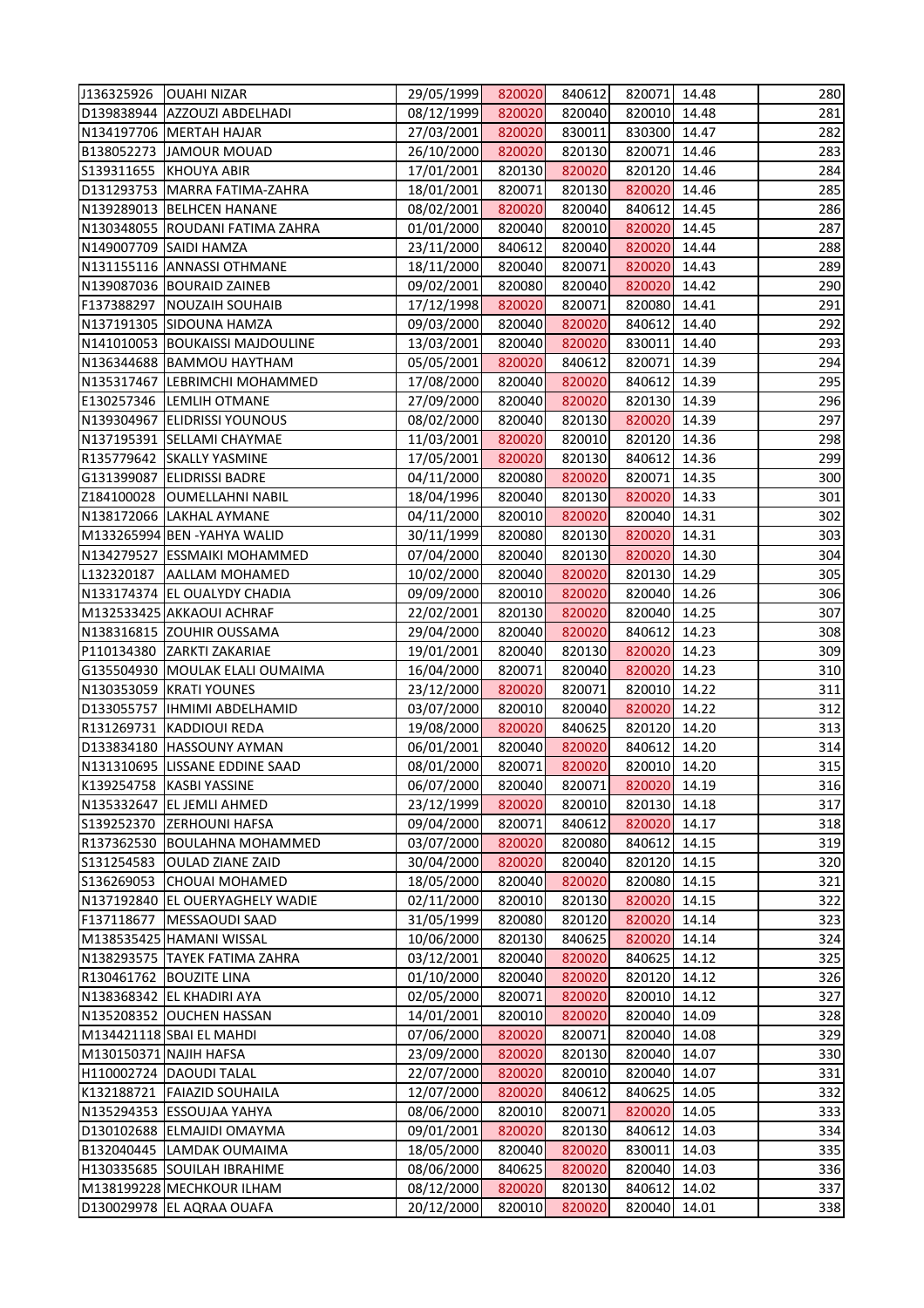| R145040418   BEN HAMMOU HAFIDA                                              | 29/10/1998               | 820071           | 820020           | 820040 14.00                 |                | 339        |
|-----------------------------------------------------------------------------|--------------------------|------------------|------------------|------------------------------|----------------|------------|
| R130164405   KAHIL SAFAA                                                    | 15/10/2000               | 820040           | 840612           | 820020                       | 14.00          | 340        |
| M130082647 WADI WIAM                                                        | 03/05/1999               | 820080           | 840612           | 820020                       | 14.00          | 341        |
| F146038444  TALBI ABDELLAH                                                  | 22/05/2000               | 820020           | 820040           | 820071 13.99                 |                | 342        |
| M132469027 MRANI ALAOUI SIHAM                                               | 01/09/2000               | 820040           | 830011           | 820020 13.99                 |                | 343        |
| M131188958 LAKSIR AYOUB                                                     | 16/08/2000               | 820040           | 820020           | 820120 13.96                 |                | 344        |
| C140000367   BATTAH FATNA                                                   | 11/12/2000               | 820040           | 820020           | 830011 13.96                 |                | 345        |
| N146025700 HAOUARI EL MAHDI                                                 | 15/03/2001               | 820020           | 820130           | 820010 13.95                 |                | 346        |
| N141051709 ACHEHBOUNE YOUNES                                                | 30/06/2000               | 820040           | 820010           | 820020                       | 13.95          | 347        |
| K132099031 BOULIFA IBTISSAM                                                 | 15/06/2000               | 820010           | 820020           | 820040 13.94                 |                | 348        |
| D146033354 RAHMOUN HAYAT                                                    | 23/08/2000               | 820040           | 820020           | 840625 13.94                 |                | 349        |
| D132367475 ELBOUSIYDY YOUSSEF                                               | 25/04/2000               | 820040           | 820020           | 820130 13.94                 |                | 350        |
| N133272276 AJLAL SALMA                                                      | 24/02/2000               | 820020           | 820130           | 840612                       | 13.92          | 351        |
| R131335967 EL MOUTTAKI ADNAN                                                | 24/09/2000               | 820040           | 820010           | 820020 13.92                 |                | 352        |
| M131248412 BENMALEK AYA                                                     | 03/03/2001               | 820130           | 820020           | 820040 13.91                 |                | 353        |
| D130264919 RAHAOUI ABDELHAKIM                                               | 31/01/2000               | 820020           | 820040           | 820120 13.88                 |                | 354        |
| L142033224 AAMER FADMA                                                      | 20/08/2000               | 820071           | 820020           | 830011 13.88                 |                | 355        |
| M147052094 ISMAILI KARIMA                                                   | 28/09/2000               | 820071           | 820020           | 820130 13.88                 |                | 356        |
| S139091008 OUAALI SAMIR                                                     | 10/12/1999               | 820020           | 820040           | 820130                       | 13.85          | 357        |
| M130006494 GHACHI WIAM                                                      | 24/03/2000               | 820020           | 820040           | 840612 13.84                 |                | 358        |
| M130132100 BADIOUI LAMYAE                                                   | 11/10/2000               | 820071           | 820020           | 820080 13.84                 |                | 359        |
| S130027863 SENHAJI YASSER                                                   | 30/08/2000               | 820020           | 820040           | 820130 13.83                 |                | 360        |
| N137153699 BENNANI KAWTAR                                                   |                          | 820010           | 820020           | 840612                       | 13.82          | 361        |
| S137055713 EN-NAJJARY MOHAMED AMINE                                         | 20/02/2001               |                  |                  |                              | 13.81          | 362        |
|                                                                             | 06/11/2000               | 820020           | 820071           | 840625                       |                |            |
| M133350710 EL AZZAOUI SOUKAINA                                              | 12/06/1999               | 820040           | 820020           | 820130 13.80                 |                | 363        |
| R130020119 ROUDAB IKRAME                                                    | 28/01/2000               | 820071           | 820020           | 830011                       | 13.80          | 364        |
| S136416353   BAKKOURI YOUSSEF                                               | 15/05/2000               | 820020           | 820071           | 820040 13.78                 |                | 365        |
| N138344371 SENDIDE OUISSAL                                                  | 22/10/2000               | 820020           | 820010           | 820130 13.77                 |                | 366        |
| L130216312  HADDAZI ABDELLAH                                                | 09/06/2000               | 820010           | 820020           | 840612                       | 13.77          | 367        |
| K131279270 HABIBI MOUNA                                                     | 04/01/2000               | 820071           | 820020           | 820130 13.77                 |                | 368        |
| M139516703 HARMOUTE OTMANE<br>N137198762 AMRANI ALAOUI MOHAMMED             | 21/08/2000<br>07/05/2000 | 820020<br>820010 | 820071<br>820020 | 820080 13.76<br>820040 13.76 |                | 369<br>370 |
| D133670680 ACHALIH SOUFIANE                                                 | 12/01/2001               | 840612           | 820040           | 820020                       | 13.74          | 371        |
| N133265957 AJAKANE MOHAMED                                                  |                          |                  |                  |                              |                |            |
| M138292402 MAKKAOUI FATIMA                                                  | 20/05/2000<br>12/08/2000 | 820010<br>820080 | 820020<br>820120 | 820071<br>820020             | 13.73<br>13.72 | 372<br>373 |
| N130347374 OUJDI SOUHAYLA                                                   | 30/07/2000               | 840623           | 820040           | 820020                       | 13.72          | 374        |
| G134748024 GRANE HIND                                                       | 01/09/2000               | 820040           | 820020           | 840612                       | 13.71          | 375        |
| F144030796 HILMI ABDELLAH                                                   | 21/01/2000               | 820010           | 820020           | 820040                       | 13.70          | 376        |
|                                                                             |                          |                  |                  | 820040                       |                | 377        |
| N131317420 ZEJLI WALID                                                      | 29/11/2001               | 820020           | 840612           |                              | 13.69          |            |
| H110037241   MEHDI IBRAHIM                                                  | 29/11/2000               | 820020           | 820010           | 820040                       | 13.69          | 378        |
| N143060630 OULAHBIB MAJDA                                                   | 20/07/2000               | 820010           | 820020           | 820040                       | 13.69          | 379        |
| S135311817<br>LOUIMNI MOHAMED                                               | 27/07/2000               | 820040           | 840612           | 820020                       | 13.69          | 380        |
| C131115629 OUBAHA MOUAD                                                     | 20/07/2000               | 820020           | 820010           | 820130 13.67                 |                | 381        |
| N133265949  REZZOUQ AYOUB                                                   | 21/05/2000               | 820010           | 820020           | 820071                       | 13.66          | 382<br>383 |
| N142032424 DAHBI ALI                                                        | 14/07/2000               | 820040           | 840612           | 820020                       | 13.66          |            |
| S133061263<br><b>TEJJAR HASSNAA</b><br>R136772177<br><b>KTIOUIT YASMINE</b> | 03/12/2000<br>04/03/2001 | 830011<br>820040 | 820020<br>820020 | 820130<br>830300             | 13.65<br>13.64 | 384<br>385 |
| K146016130 HATIM MOHAMMED AMINE                                             | 06/08/2000               | 820071           | 820020           | 820080                       | 13.64          | 386        |
| M146067489 DEROUICH CHAIMAA                                                 | 10/08/2000               | 820071           | 820020           | 820130                       | 13.63          | 387        |
|                                                                             |                          |                  |                  |                              |                |            |
| L142013803<br><b>ELMAJDAOUI HAMZA</b><br>C132079044 EL IBRAHIMI KHADIJA     | 14/01/2000<br>01/11/1999 | 820040<br>820020 | 820020<br>820040 | 820010 13.62<br>830011       | 13.60          | 388<br>389 |
|                                                                             |                          |                  |                  |                              |                |            |
| K132408285<br><b>DOUIDA OTHMANE</b><br>E134238233 ZELMATI MOHAMED           | 29/09/2000<br>15/09/2000 | 820010<br>820040 | 820020           | 830011<br>820130             | 13.59<br>13.59 | 390<br>391 |
|                                                                             |                          |                  | 820020           |                              |                |            |
| M133214183 MOUMNI RIM                                                       | 20/11/1999               | 820071           | 820020           | 840625                       | 13.59          | 392        |
| N135196337 OUDGHIRI YOUSSRA                                                 | 10/12/2000               | 820020           | 820040           | 840612                       | 13.58          | 393        |
| G134395433 OUTNOUMAR SAMIA                                                  | 07/02/2000               | 820040           | 820020           | 820010                       | 13.55          | 394        |
| E142188925<br><b>CHLAOU OUSSAMA</b>                                         | 10/06/2000               | 820040           | 820020           | 840612                       | 13.55          | 395        |
| D135303794 BOURCHACHENE SAADEDDIN                                           | 21/12/2000               | 820010           | 820040           | 820020                       | 13.55          | 396        |
| S139343671<br><b>MAQROUT SAAD</b>                                           | 23/10/2000               | 820040           | 840625           | 820020                       | 13.55          | 397        |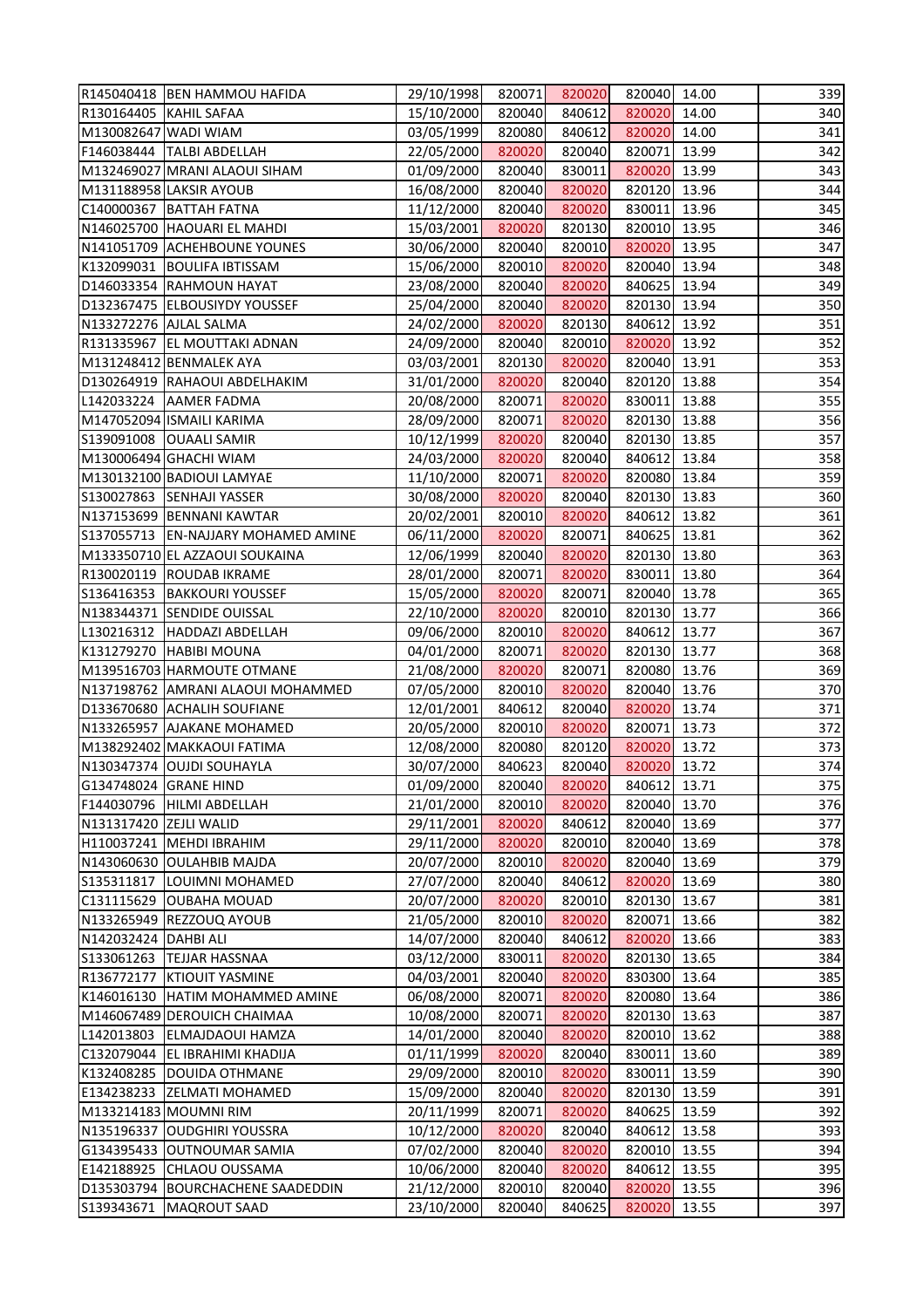| N130197801 ZAOUMI HASNAE                                     | 20/03/2001               | 820020           | 820010           | 830011 13.54           |       | 398        |
|--------------------------------------------------------------|--------------------------|------------------|------------------|------------------------|-------|------------|
| F130397714 SAADANI SAAD                                      | 07/08/2000               | 820071           | 830011           | 820020 13.52           |       | 399        |
| D137880273 AIT HSAINE ALI                                    | 01/09/2000               | 820020           | 820130           | 820040 13.51           |       | 400        |
| P131467239 ATTOU YOUSRA                                      | 08/01/2000               | 820020           | 830011           | 820071 13.50           |       | 401        |
| F130197744   BOUKHAL AYMAN                                   | 01/01/2001               | 820040           | 840612           | 820020 13.50           |       | 402        |
| G139598255 SOULDI ABDELLAH                                   | 18/03/2000               | 820020           | 820071           | 820130 13.49           |       | 403        |
| D134335921 OUALI LATIFA                                      | 30/03/2000               | 820040           | 820020           | 820130 13.49           |       | 404        |
| M133467504 MAROUFI WIAME                                     | 05/05/2000               | 820130           | 820020           | 820071                 | 13.49 | 405        |
| J148002314 HADDOU AMAR MOUAD                                 | 29/08/2000               | 820130           | 820020           | 840625                 | 13.48 | 406        |
| M134413892 BARAZZOUK BADER                                   | 22/07/2000               | 820040           | 820130           | 820020 13.48           |       | 407        |
| M130025068 AIT ICHOU ANASS                                   | 26/06/1999               | 820020           | 820130           | 820040 13.47           |       | 408        |
| N133351345 BARRAK MOHAMED MARWANE                            | 06/12/2000               | 820010           | 820020           | 820040 13.46           |       | 409        |
| M134479382 OUHABIBA RACHID                                   | 27/05/1998               | 820020           | 820071           | 840612                 | 13.44 | 410        |
| P120073177 EL OUARTI ALAE                                    | 15/05/2000               | 820020           | 820040           | 820130 13.44           |       | 411        |
| G135594032 RHESRI IMANE                                      | 31/01/1999               | 820040           | 820020           | 820130 13.44           |       | 412        |
| S138292146 ELHAYEL AYAT                                      | 29/08/2000               | 820040           | 820020           | 820130 13.44           |       | 413        |
| R145026605 HOUMANI YASSINE                                   | 03/02/2001               | 820010           | 820071           | 820020 13.44           |       | 414        |
| N132292342 HANNOUCH IKRAM                                    | 25/11/2000               | 820010           | 820040           | 820020                 | 13.42 | 415        |
| C133128380 CHATATE KHALID                                    | 25/03/1999               | 820020           | 820040           | 830011                 | 13.40 | 416        |
| N133345073   BENTALEB CHAYMAE                                | 18/01/2000               | 820040           | 840612           | 820020 13.40           |       | 417        |
| J138423277  ROUIDI MANAL                                     | 04/06/2000               | 820040           | 820071           | 820020 13.39           |       | 418        |
| N139226360 HAOUARI MOHAMMED                                  | 07/10/1999               | 820010           | 820020           | 820040 13.34           |       | 419        |
| B131080009 RAHMI MOHAMMED                                    | 01/03/2000               | 820040           | 820020           | 820080 13.33           |       | 420        |
| M132141444 YOUSFI MERYEM                                     | 15/01/2001               | 820020           | 840612           | 820120                 | 13.32 | 421        |
| J137368339   FARHI HANANE                                    | 09/08/2000               | 820020           | 820010           | 820040 13.30           |       | 422        |
| H142010325 DAOUDI YAHYA                                      | 02/11/2000               | 820010           | 820020           | 820071                 | 13.27 | 423        |
|                                                              |                          |                  |                  |                        |       | 424        |
| M134516704 HARMOUTE ADNANE                                   | 21/08/2000               | 820020           | 820071           | 820080 13.26           |       |            |
| C130013488 ELKANTAOUI MOHAMED                                | 10/08/2000               | 820020           | 830011           | 840623                 | 13.24 | 425        |
| H138390393 ZAHOUT FAKHR-EDDINE                               | 09/04/2000<br>26/02/2000 | 820020           | 820040           | 820080                 | 13.24 | 426<br>427 |
| E149179031 HMIMSSA KHADIJA                                   |                          | 820020           | 820130<br>840612 | 840612<br>840625 13.21 | 13.21 |            |
| K130021579 HLIMI HIBA<br>M134188927 AOUNI HAJAR              | 11/08/2000<br>18/12/2000 | 820020<br>820130 |                  | 830300 13.21           |       | 428<br>429 |
| M137165025 BENCHLIKHA YAHYA                                  |                          | 820020           | 820020<br>820040 | 820130 13.20           |       | 430        |
|                                                              | 02/10/2000               |                  |                  |                        |       | 431        |
| M139536986 AIT BAMOH HAMZA<br>B139017488 NAIT LAHCEN MOHAMED | 31/03/2001               | 820040<br>820020 | 820020<br>820130 | 840612<br>820120 13.19 | 13.20 | 432        |
|                                                              | 27/12/2000               |                  | 820020           |                        |       |            |
| K133195332 SMILI YOUSSEF                                     | 10/01/2000               | 820040           |                  | 820010                 | 13.19 | 433        |
| M130130957 BENSBAA CHAIMAE                                   | 16/03/2000               | 820040           | 820020           | 820120                 | 13.18 | 434        |
| S138311717 GUENNOUNI AMINE                                   | 02/06/2000               | 820040           | 840612           | 820020                 | 13.18 | 435        |
| D136698169 EL BAHRAOUI CHAIMA                                | 22/12/2000               | 820130           | 820040           | 820020                 | 13.18 | 436        |
| D139338137 AYAOU ABDELLATIF                                  | 07/04/2000               | 820020           | 820040           | 820071                 | 13.14 | 437        |
| F135355899<br><b>SAAD MOUAD</b>                              | 27/05/2000               | 820040           | 820020           | 840612                 | 13.12 | 438        |
| N139175773 EL AAOUAMI ASMAE                                  | 29/12/2000               | 820020           | 820040           | 820071                 | 13.11 | 439        |
| N136200648   MARNISSI OTHMANE                                | 22/09/1999               | 820071           | 820020           | 820010 13.11           |       | 440        |
| G135600759 DHAIBA CHAIMA                                     | 06/12/2000               | 820040           | 830011           | 820020                 | 13.10 | 441        |
| D139349607 BOUSSABOUN HAFSA                                  | 04/01/2000               | 840612           | 820120           | 820020                 | 13.10 | 442        |
| N136366018 EL MHAMDI ANASS                                   | 01/01/2001               | 820010           | 820020           | 820040                 | 13.08 | 443        |
| R130177359 AKLAF ILIASS                                      | 19/05/2000               | 840612           | 820010           | 820020                 | 13.08 | 444        |
| N142015130 NACEIRI MRABTI RAOUA                              | 13/01/2000               | 820020           | 820130           | 820010                 | 13.06 | 445        |
| M130028086 BOUDARINE HAFIDA                                  | 01/01/2000               | 830011           | 820020           | 820130                 | 13.06 | 446        |
| N147008880 OUAZZANI CHAHDI ZAKARIYAE                         | 20/01/2000               | 820071           | 820010           | 820020                 | 13.06 | 447        |
| R130027865 NAKHLA KHAOULA                                    | 16/12/2000               | 820020           | 820130           | 820040                 | 13.05 | 448        |
| R130936656 BOUNOUNA AMINE                                    | 24/06/2000               | 820040           | 820020           | 840612                 | 13.05 | 449        |
| K146036815 RAHOUI MOUAD                                      | 19/12/2000               | 840612           | 820040           | 820020                 | 13.05 | 450        |
| N138211425 BEN FARAS LARBI                                   | 06/10/2000               | 820071           | 820020           | 820120                 | 13.04 | 451        |
| M138420854 CHARHBOU JAWAD                                    | 04/08/2000               | 820020           | 840612           | 820130                 | 13.03 | 452        |
| H138234968 AZZAOUI KHADIJA                                   | 01/03/2001               | 820040           | 820020           | 840625                 | 13.03 | 453        |
| L137067264<br><b>ADJAR HOUDA</b>                             | 19/02/2001               | 820130           | 820020           | 830011                 | 13.03 | 454        |
| M133369171 EL MAKHROUBI ASMAE                                | 14/06/2000               | 820010           | 820020           | 820040 13.02           |       | 455        |
| N135349099 EL MOUDNI HIBA                                    | 20/07/2001               | 820010           | 820040           | 820020                 | 13.02 | 456        |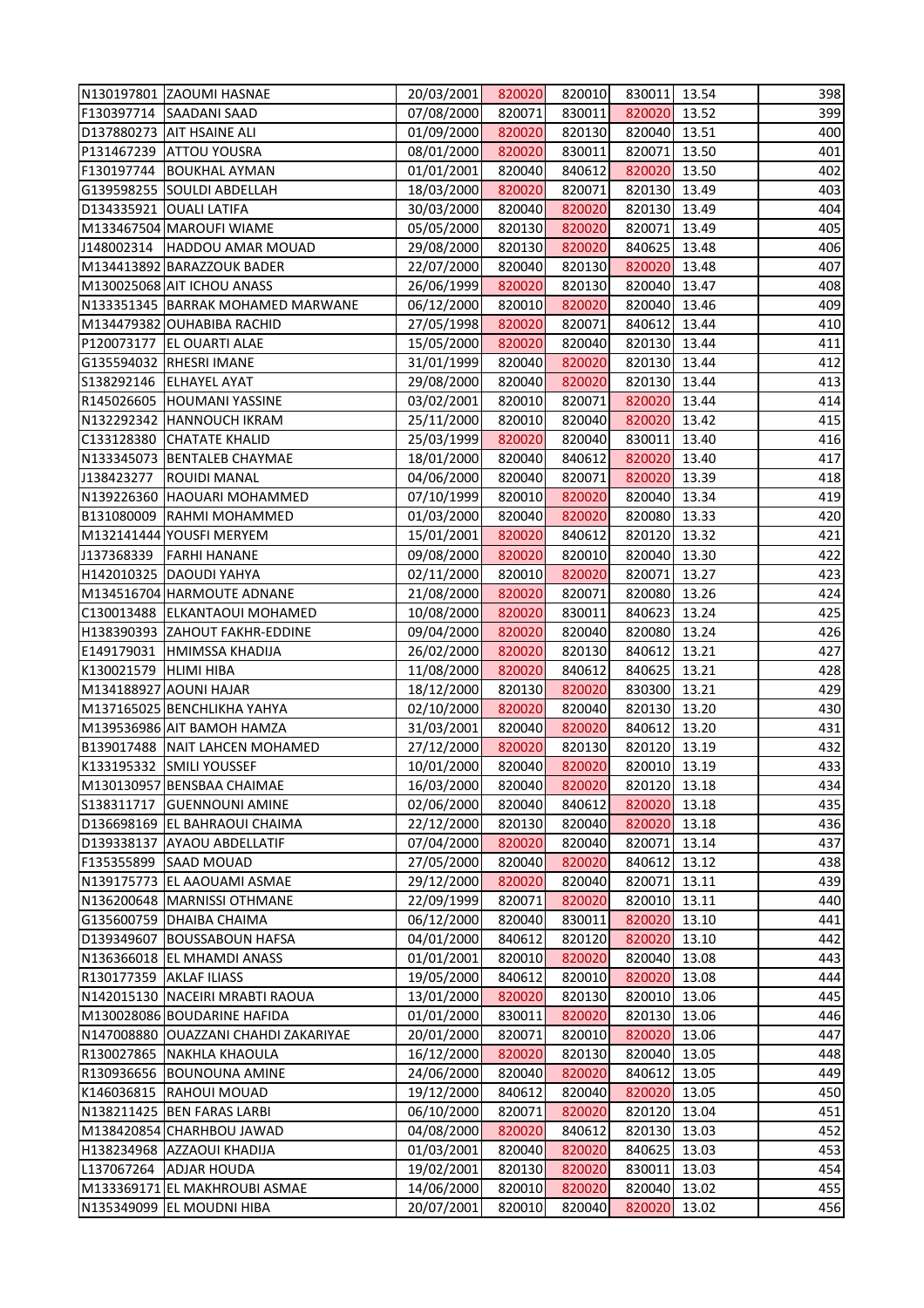| M130202855 SADIKI JIHAD |                                                          | 17/05/2000               | 820040           | 820020           | 830011 13.01     |                | 457        |
|-------------------------|----------------------------------------------------------|--------------------------|------------------|------------------|------------------|----------------|------------|
|                         | S139073672  IMZOURH YOUSSEF                              | 06/12/2000               | 830011           | 820020           | 820130 13.01     |                | 458        |
|                         | N132191237 EL KHOMSI AYOUB                               | 23/03/2000               | 820040           | 840612           | 820020           | 13.01          | 459        |
|                         | M120083653 DOMAR ABDELLATIF                              | 16/01/2000               | 820020           | 820130           | 840612           | 13.00          | 460        |
|                         | R137603037 KHAMMAR HAJAR                                 | 04/11/2000               | 820020           | 820080           | 820080 12.99     |                | 461        |
|                         | S133425258  TOUAREB MOHAMED                              | 02/10/2000               | 820040           | 820020           | 840612           | 12.99          | 462        |
|                         | M139327027 BAZIOU FATIM EZAHRA                           | 01/06/2000               | 820040           | 820020           | 820130 12.98     |                | 463        |
|                         | P148019384 GHAZI CHAIMAE                                 | 06/08/2000               | 820040           | 820010           | 820020           | 12.98          | 464        |
| D147015611 SAMIR ILYAS  |                                                          | 24/03/2000               | 820020           | 820040           | 820071           | 12.97          | 465        |
|                         | M130118718 KASSRI ILHAM                                  | 03/03/2000               | 840612           | 820020           | 820120 12.97     |                | 466        |
|                         | N130382030 RHANNAM GHITA                                 | 13/11/2000               | 820130           | 840612           | 820020           | 12.97          | 467        |
|                         | G130575768 AIT TALHIQ IKRAM                              | 08/06/2000               | 840612           | 820040           | 820020 12.97     |                | 468        |
|                         | N149015132 EL KHALOUFI KHAWLA                            | 05/06/2000               | 820020           | 820040           | 820130           | 12.96          | 469        |
|                         | N136370910 AMALAOUI AYMANE                               | 29/04/2000               | 820040           | 820020           | 820130           | 12.96          | 470        |
|                         | E136266890 EL HOUDAIGUI YOUSSEF                          | 20/08/2000               | 820040           | 820020           | 820010 12.96     |                | 471        |
|                         | G133494555 SIRAJ-SANI GHASSANE                           | 27/10/1999               | 820040           | 820130           | 820020           | 12.96          | 472        |
|                         | N136171913 LOUHIBI MOUAD                                 | 28/03/2000               | 820130           | 820040           | 820020 12.96     |                | 473        |
|                         | R137854021 CHABCHOUB ZINEB                               | 08/09/2000               | 820020           | 840612           | 820130           | 12.93          | 474        |
|                         | N139333746 EL-HADRY NISSRINE                             | 06/11/2000               | 820020           | 820040           | 820071           | 12.93          | 475        |
|                         | M130025115 LABIB ILYASS                                  | 07/12/1999               | 820020           | 820040           | 830300 12.91     |                | 476        |
|                         | E135266076 ZEFFATE NAJOUA                                | 14/07/2000               | 840612           | 820020           | 820040           | 12.90          | 477        |
|                         | R134394917 KOURTOBI YOUSSRA                              | 26/01/2001               | 820040           | 820130           | 820020           | 12.90          | 478        |
|                         | R133880451 BOUHALLAF IMANE                               | 01/09/2000               | 820020           | 820130           | 820071           | 12.89          | 479        |
|                         | G139681922 EL MAHFOUDI ZAKARIA                           | 08/01/1999               | 820040           | 820020           | 830011           | 12.88          | 480        |
|                         | S138423487 EL GHAOUI KHALID                              |                          |                  |                  | 820020 12.88     |                | 481        |
|                         | N135256724 LACHHAB MOHAMMED HAMADA                       | 21/05/2000<br>28/08/2000 | 820040<br>820010 | 820130<br>820020 | 820071           | 12.87          | 482        |
|                         | S132434832 EL ALAMI HAMZA                                | 17/12/2000               | 820040           | 820020           | 820080 12.87     |                | 483        |
|                         |                                                          |                          |                  |                  |                  |                |            |
|                         | N145015124   BENAINI MOHAMMED-AMINE                      | 27/01/2001               | 820010           | 820040           | 820020           | 12.87          | 484        |
|                         | N140006624 EL JANATI IMANE<br>S134137271   BOUATE BOCHRA | 08/09/2000<br>02/06/2000 | 820040<br>820020 | 820120<br>820040 | 820020<br>820120 | 12.87<br>12.86 | 485<br>486 |
|                         | R137765175   OUARDIRHI KHALID                            | 21/01/2000               | 820040           | 820130           | 820020           | 12.86          | 487        |
|                         | R149047506 EL ALAOUI ABDERRAHMANE                        | 21/08/2000               | 820020           | 820040           | 820120 12.85     |                | 488        |
|                         | M132521627 FADILI YASSINE                                | 23/01/2000               | 840623           | 820020           | 820130           | 12.84          | 489        |
|                         | N130245669 LAKTIRI YOUSSEF                               | 06/10/2000               | 820010           | 820020           | 820130           | 12.83          | 490        |
|                         | D148003500 LAANANI FAIZA                                 | 11/10/2000               | 820020           | 820040           | 820130           | 12.82          | 491        |
|                         | R146046051 ZAKARIA BASMA                                 | 29/11/2000               | 820040           | 820020           | 840625           | 12.81          | 492        |
| S137418084              | <b>KHARDAD ANAS</b>                                      | 26/01/2001               | 840612           | 820020           | 820040           | 12.81          | 493        |
|                         | F133392349 KHATIB ASMAA                                  | 01/06/2000               | 820040           | 840612           | 820020           | 12.81          | 494        |
|                         | M136227050 SAOUD FADOUA                                  | 12/07/1999               | 820040           | 820020           | 840612           | 12.80          | 495        |
|                         | R137280334 AOUZAL AYOUB                                  | 11/11/2000               | 820080           | 820020           | 820010           | 12.80          | 496        |
|                         | N139379791 MANAA HAMZA                                   | 02/02/2000               | 820071           | 820020           | 820040           | 12.79          | 497        |
|                         | N132046070 BOUJAMAA ACHRAF                               | 20/08/2000               | 820020           | 820071           | 820130           | 12.76          | 498        |
|                         | M138267487 EL MESBAHI AKRAM                              | 01/05/2000               | 820020           | 820040           | 830011           | 12.76          | 499        |
|                         | L130011996  JOUIDI JALAL                                 | 07/10/2000               | 820040           | 820020           | 820130           | 12.76          | 500        |
|                         | S139303554 BOUJAMA REDA                                  | 20/08/2000               | 840625           | 820020           | 830300           | 12.76          | 501        |
|                         | N133123079 ROKY CHAYMAE                                  | 09/12/2000               | 820010           | 820020           | 820040           | 12.75          | 502        |
|                         | M133149136 HASSANI OUMAMA                                | 05/11/1999               | 820040           | 820020           | 820130           | 12.75          | 503        |
|                         | M139212753 EL OMARI IBTISSAM                             | 07/10/2000               | 840612           | 820040           | 820020           | 12.75          | 504        |
|                         | H137204192 AYADI MOHAMED                                 | 22/05/2000               | 820020           | 820010           | 820040           | 12.74          | 505        |
|                         | S130252420 EL GHALBZOURI HASSAN                          | 14/01/2001               | 820130           | 820040           | 820020           | 12.74          | 506        |
| J137437100              | <b>NAIBAT KARIMA</b>                                     | 27/12/2000               | 820020           | 820040           | 820071           | 12.73          | 507        |
|                         | E140070649 EL AAMRAOUI ZAKARYA                           | 23/05/1999               | 820020           | 820040           | 820071           | 12.73          | 508        |
|                         | N144006957 MAKIK IMANE                                   | 05/09/2000               | 820020           | 820040           | 840625           | 12.73          | 509        |
|                         | R130127169 EL MARRAKCHI SALMA                            | 19/07/2000               | 820130           | 820020           | 820120           | 12.72          | 510        |
| S135429390 RIYANI ADIL  |                                                          | 28/07/1999               | 820040           | 820020           | 820071           | 12.71          | 511        |
|                         | N133350530 JALAL OTMANE                                  | 08/02/2001               | 840612           | 820020           | 820010           | 12.71          | 512        |
| L132213506              | <b>HACHIMI HIND</b>                                      | 07/07/2000               | 820020           | 840612           | 820130           | 12.70          | 513        |
|                         | M132413717 OUTANA MOHAMED-AMINE                          | 19/05/2000               | 820020           | 820130           | 840623           | 12.70          | 514        |
|                         | R120058936 TAOUIL EL MEKKI                               | 02/05/2000               | 820020           | 820071           | 820130           | 12.70          | 515        |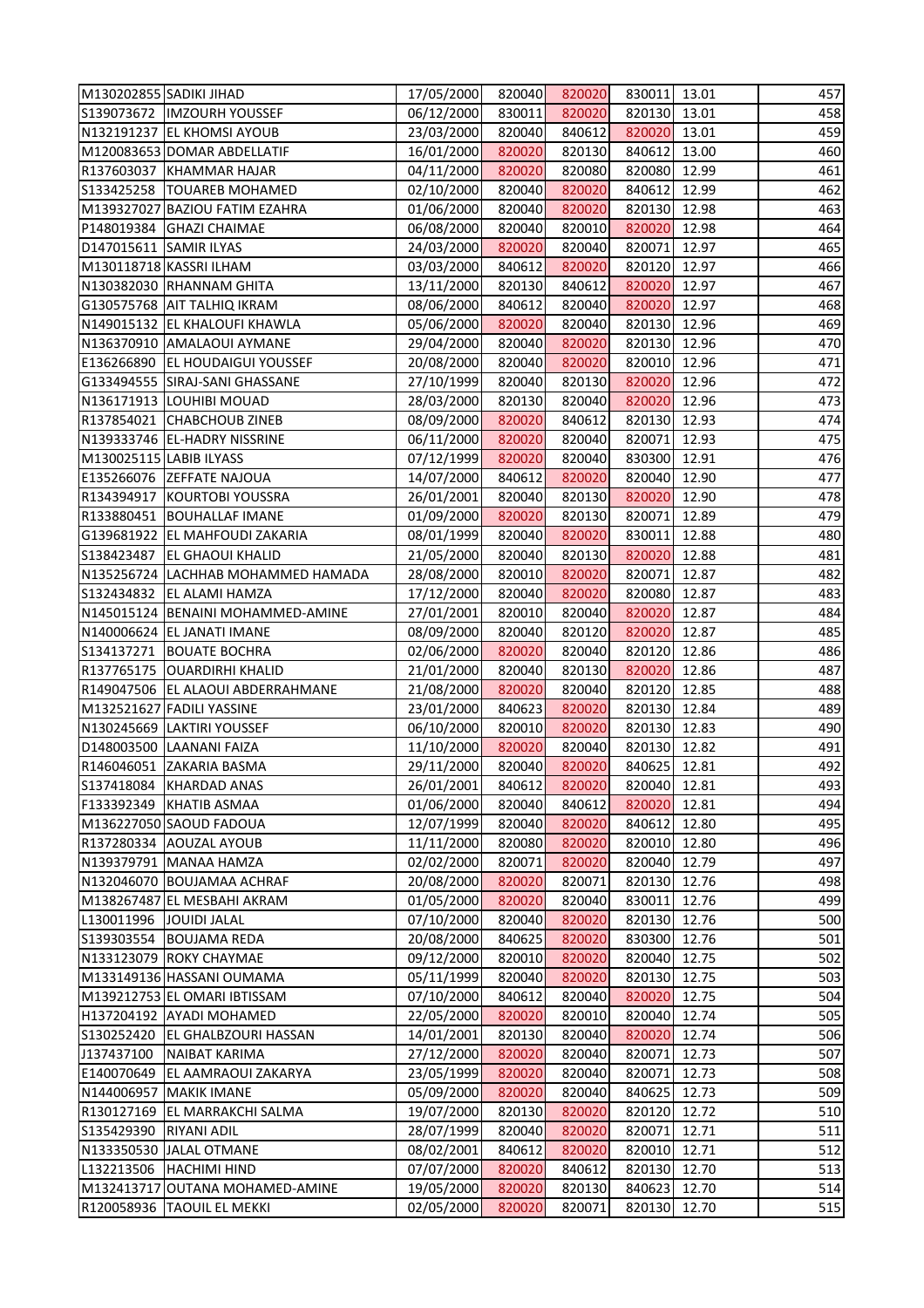| D136552523 CHAKIR HICHAM                                | 09/01/2000               | 820040           | 830011           | 820020 12.70           |       | 516        |
|---------------------------------------------------------|--------------------------|------------------|------------------|------------------------|-------|------------|
| D137163379 ZAGRI YASSINE                                | 05/07/2000               | 820040           | 830011           | 820020 12.70           |       | 517        |
| R130198615   JMAR ASSIA                                 | 26/04/2000               | 820020           | 820040           | 840612                 | 12.69 | 518        |
| M134131005 ROUGUI SOUFIANE                              | 01/12/1999               | 820040           | 820020           | 820130 12.69           |       | 519        |
| R130073961 ERRAZKI SALAHEDDINE                          | 08/01/2001               | 820071           | 820020           | 820130 12.67           |       | 520        |
| N146005289 BOUSSOUGHI NAHID BASMA                       | 12/01/2001               | 840623           | 820040           | 820020                 | 12.67 | 521        |
| N139317396 QASSEMI FATIMA-ZAHRA                         | 12/02/2000               | 820020           | 820040           | 840625 12.65           |       | 522        |
| H144003889   BIKCHAUDANE MEHDI                          | 11/07/2000               | 830300           | 820020           | 840612                 | 12.65 | 523        |
| N131347375 LAHMAR REHAB                                 | 07/07/2000               | 840612           | 820020           | 820071                 | 12.65 | 524        |
| B137023178   FARAH SAAD                                 | 19/02/2000               | 820020           | 820130           | 830011                 | 12.64 | 525        |
| N139123065 RAHMANI MOHAMMED                             | 08/10/2000               | 820040           | 820010           | 820020                 | 12.63 | 526        |
| S131029601   BOURAIS BOUZIANE                           | 19/01/1999               | 830011           | 820130           | 820020 12.60           |       | 527        |
| K130525731 TAHTAOUI AYMANE                              | 28/10/2000               | 830011           | 820020           | 820040                 | 12.59 | 528        |
| M132371797 SABANE MOHAMED                               | 24/10/2000               | 820020           | 820130           | 840623                 | 12.58 | 529        |
| F135376797   FERRAS RACHIDA                             | 10/01/2000               | 820071           | 820020           | 820040 12.58           |       | 530        |
| N139170634 KERROUMI AYYOUB                              | 14/11/2000               | 820020           | 820010           | 820130 12.53           |       | 531        |
| H130015587   IKHAMKHAM ANAS                             | 26/03/2001               | 820010           | 820020           | 820040 12.53           |       | 532        |
| R141060236   BAOUALI SANAA                              | 16/03/2000               | 830011           | 820020           | 820130                 | 12.53 | 533        |
| M133502885 KABBOUCH ILIAS                               | 13/12/2000               | 840612           | 820020           | 820130 12.53           |       | 534        |
| P145105329 LOUDAINI LAMIAE                              | 29/03/2000               | 820040           | 820020           | 830011                 | 12.52 | 535        |
| E147024480 ES-SEBAIY NAIMA                              | 27/02/2000               | 820020           | 820040           | 820130 12.50           |       | 536        |
| N133317713 CHQOUBI GHIZLANE                             |                          | 820020           | 820130           | 840625 12.50           |       | 537        |
|                                                         | 21/11/2000               | 820040           | 820010           |                        | 12.50 | 538        |
| N131347389 LAGRAINI IMANE<br>R136503304 KARROUM AYOUB   | 23/02/2001               | 820071           | 820020           | 820020<br>840625       | 12.49 | 539        |
|                                                         | 30/06/2000               |                  |                  |                        |       |            |
| J147037563 EL BOUASRI AYOUB                             | 11/11/2000               | 820020           | 820010           | 820071                 | 12.48 | 540        |
| L136273265 AQIHAR ANASSE                                | 15/12/2000               | 820020           | 820040           | 840612                 | 12.48 | 541        |
| D133769256 MACHKOUR HAMZA                               | 26/09/1997               | 820040           | 820020           | 840623                 | 12.48 | 542        |
| N132170518 BOUCHRIT ISMAIL                              | 22/11/1999               | 820040           | 820020           | 820010                 | 12.48 | 543        |
| N130353217   BEL.HAJ.MAATI MERYEM                       | 11/08/2000               | 820130           | 840612           | 820020                 | 12.48 | 544        |
| S133255591 EL KHZAIBI OMAR                              | 09/10/2000               | 820040           | 820020<br>820040 | 820130 12.47<br>820010 |       | 545<br>546 |
| R133597551 CHAHBOUNIA SAMIA<br>M133263222 IDRISSI ZINEB | 24/08/2000<br>08/03/2001 | 820020<br>820020 | 820130           | 820120 12.46           | 12.46 | 547        |
| M132420978 EL HAMDAOUI MANAL                            | 29/08/2000               | 820020           | 820130           | 840625                 | 12.45 | 548        |
| K130511807   BENMOUNY ALI                               | 08/11/2000               | 820020           | 820040           | 840612                 | 12.45 | 549        |
| J132216178<br><b>HOUSNI NADIA</b>                       | 13/01/2001               | 820071           | 830011           | 820020                 | 12.44 | 550        |
| F148003820 ELOMARI OUMAIMA                              | 25/07/2000               | 820020           | 820040           | 840625                 | 12.43 | 551        |
| M133405480 BEN KASSIMI FATIMA EZZAHRA                   | 20/08/1999               | 820040           | 820020           | 820071                 | 12.43 | 552        |
| S137423471   AZIZI CHAYMAE                              | 22/09/2001               | 820040           | 840612           | 820020                 | 12.43 | 553        |
| M138327806 OUSSABAR EL MEHDI                            | 09/06/2000               | 820020           | 820040           | 820130                 | 12.42 | 554        |
| M135440216 BOUKHMIS GHIZLANE                            | 11/06/2000               | 820040           | 820020           | 840612                 | 12.42 | 555        |
| R135915479 MARIRH AMAL                                  | 27/11/2000               | 830300           | 820020           | 840625                 | 12.41 | 556        |
| D130879052 ERRAMI SOAD                                  | 06/02/2001               | 820040           | 820020           | 820071                 | 12.40 | 557        |
| D136746101 OUBIHI ABDELHAMID                            | 18/06/2000               | 820040           | 840612           | 820020                 | 12.39 | 558        |
| B137026676 LAGHRIB KHAOULA                              | 22/05/2000               | 820040           | 820020           | 840612                 | 12.38 | 559        |
| D139065707 ELMROUEN KHADIJA                             | 07/04/2000               | 820020           | 820130           | 830011                 | 12.37 | 560        |
| D131070762 AZAD NOURA                                   | 21/01/2000               | 820010           | 820040           | 820020                 | 12.36 | 561        |
| J135449339<br><b>TANTANE ANASS</b>                      | 10/09/2000               | 820040           | 820130           | 820020                 | 12.36 | 562        |
| F139107854 AZAMI OTHMAN                                 | 18/07/2000               | 820020           | 820040           | 840612                 | 12.35 | 563        |
| M130491540 SADDOK YASSINE                               | 04/11/2000               | 820040           | 820020           | 830011                 | 12.35 | 564        |
| N131175512 FARHAT NESSRINE                              | 09/06/2000               | 820010           | 840612           | 820020                 | 12.35 | 565        |
| S133279872 ACHTATAR AHMED                               | 07/10/2000               | 820020           | 820130           | 820071                 | 12.34 | 566        |
| N130317445 ELHANAFI GHIZLANE                            | 01/03/2000               | 820040           | 820020           | 840625                 | 12.34 | 567        |
| K140021869   PITCHOU RAJAE                              | 24/08/2000               | 820130           | 820020           | 830300                 | 12.34 | 568        |
| R138805685 ETTALIBI KHALIL                              | 13/12/1998               | 820020           | 820130           | 820080                 | 12.33 | 569        |
| C132121049 AFELLA TAHAR                                 | 31/07/2000               | 820040           | 820020           | 820080                 | 12.33 | 570        |
| R130195777<br>DARFI OUSSAMA                             | 20/02/2001               | 820040           | 820020           | 820010                 | 12.33 | 571        |
| S134073148<br><b>EL FATHI ZAKARIA</b>                   | 15/01/1999               | 830011           | 820020           | 830300                 | 12.33 | 572        |
| D130750288 YACOUBI HANANE                               | 15/12/2000               | 820040           | 820010           | 820020                 | 12.33 | 573        |
| D137636675 LARBI HOUDA                                  | 02/11/2000               | 820040           | 820130           | 820020                 | 12.33 | 574        |
|                                                         |                          |                  |                  |                        |       |            |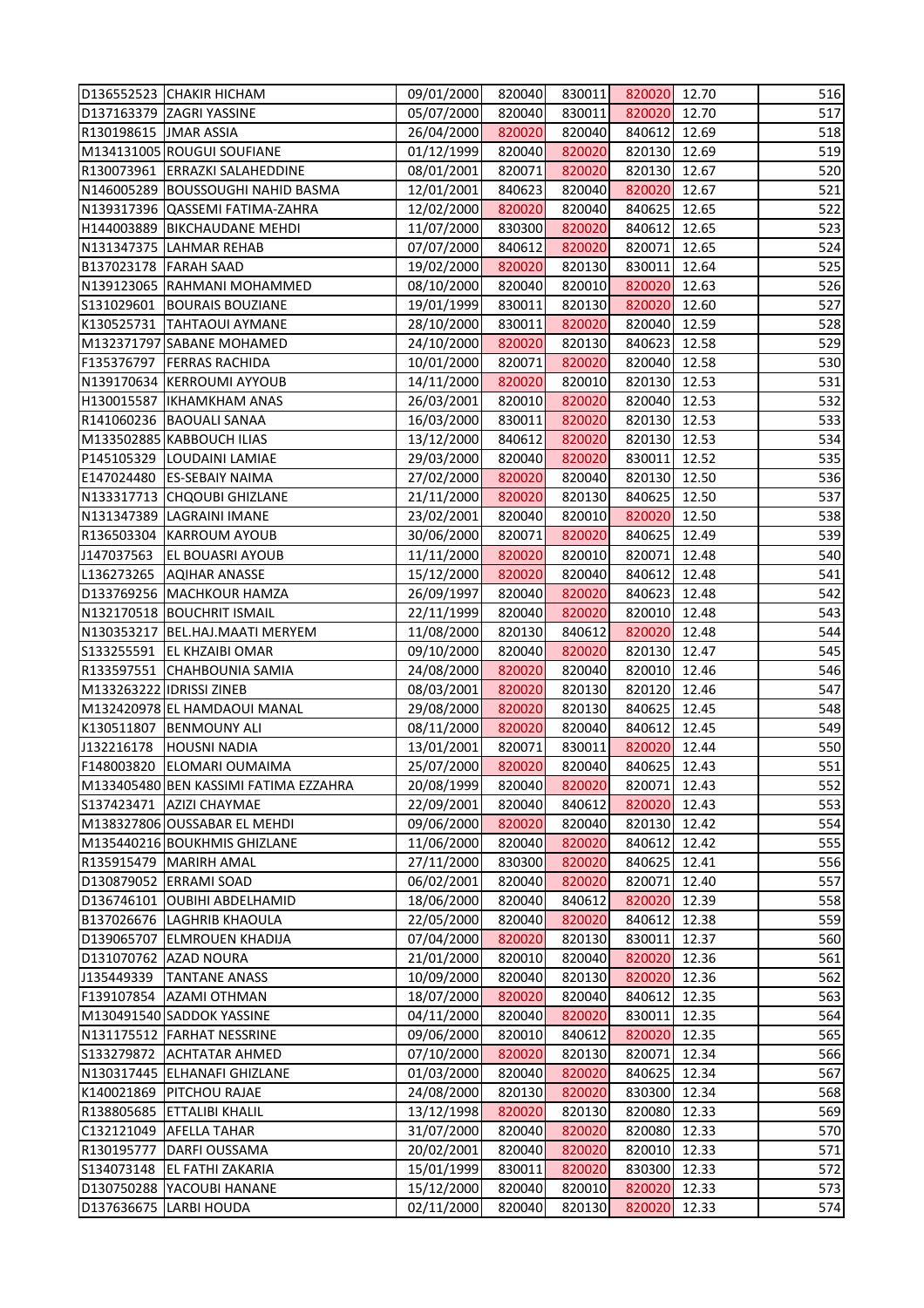| M137528513 NOUHAILA JLOUK           | 09/02/2001 | 820020 | 840625 | 830011 12.32 |       | 575 |
|-------------------------------------|------------|--------|--------|--------------|-------|-----|
| S132343735   NAOURA MOHAMED-ADNANE  | 05/06/2000 | 820020 | 820071 | 820130 12.31 |       | 576 |
| L133176335  DOULFAQAR YOUSSEF       | 25/10/2000 | 820020 | 820071 | 820040 12.29 |       | 577 |
| N139313031 SLAMTI MANAL             | 27/01/2000 | 820010 | 820020 | 830011       | 12.29 | 578 |
| S130013244 AZARKAN RIDA             | 19/03/2000 | 820020 | 840612 | 820040 12.28 |       | 579 |
| E130266220 BELBOUKHARI FATINE       | 31/08/1999 | 820130 | 820020 | 820120 12.28 |       | 580 |
| M148051952 SOUFYAN KHADIJA          | 08/11/2000 | 820020 | 820130 | 820040 12.27 |       | 581 |
| M138250424 AYYAR MONCEF             | 23/09/2000 | 820040 | 820020 | 820120       | 12.27 | 582 |
| S134396085   MEDRARE OUMAIMA        | 11/01/2001 | 820040 | 820020 | 820120 12.26 |       | 583 |
| M131382314 HAJOUI MOHAMED ESSADIK   | 25/04/1999 | 820020 | 820010 | 820040 12.25 |       | 584 |
| S139142155   EL BAKHCHOUCHI KHAOULA | 29/08/2000 | 820020 | 830011 | 820130 12.25 |       | 585 |
| N132370945 FARES TARIK              | 16/07/2000 | 820130 | 820040 | 820020 12.25 |       | 586 |
| L132273456   DIANI IKRAM            | 14/02/2001 | 830300 | 820130 | 820020       | 12.25 | 587 |
| R135671019 SADIQ RAJAE              | 14/03/2001 | 820080 | 840625 | 820020       | 12.24 | 588 |
| S130020864 EDDARRAJI OMAIMA         | 24/02/2000 | 830011 | 820020 | 820040 12.23 |       | 589 |
| K131523936   MADAR JABIR            | 30/06/1999 | 820130 | 820020 | 820071 12.22 |       | 590 |
| G131756127 SEFIANI HIBA             | 31/03/2000 | 830011 | 820020 | 820130 12.22 |       | 591 |
| N135317708 AKAOUK ZAKIA             | 20/04/2000 | 820040 | 820130 | 820020       | 12.22 | 592 |
| K130319550 EL MALKI OUMAIMA         | 01/06/2000 | 820120 | 820020 | 820040 12.21 |       | 593 |
| J146030804   MAAZAOUI IMANE         | 24/05/2000 | 820040 | 820020 | 840625 12.20 |       | 594 |
| R137360931 ELKREM HIBA              | 09/06/2000 | 820020 | 820071 | 820040 12.18 |       | 595 |
| S132255546   BEKKALI MOHAMED        | 20/01/1999 | 820020 | 820071 | 820130 12.17 |       | 596 |
| G132560737 SABER IDRISSI SOUHAIB    | 04/06/1999 | 840625 | 820020 | 820080 12.17 |       | 597 |
| S136412471   EL HASSOUNI CHAYMAE    | 26/03/2001 | 840612 | 830011 | 820020       | 12.17 | 598 |
| S130014751 AJJOUJ AISSA             | 01/07/1999 | 820040 | 820020 | 840612 12.15 |       | 599 |
| K134251432 CHAHBOUN ABDELMONIM      | 25/01/2001 | 820020 | 820040 | 820130 12.13 |       | 600 |
| N133350300 HIDA SAAD                | 12/12/2000 | 820010 | 820020 | 820071 12.12 |       | 601 |
| M137370514 RHAZI MOHAMED            | 22/02/1999 | 820040 | 820020 | 820071       | 12.12 | 602 |
| M131151927 EL BOUROUMI ABDELKARIM   | 06/02/2001 | 820040 | 820071 | 820020       | 12.12 | 603 |
| M139511958 BAKNIOUI OUMAYMA         | 23/02/2000 | 820020 | 820130 | 820040 12.11 |       | 604 |
| N133249796 GHANDOR FATIMA EZZAHRAE  | 25/12/2000 | 820010 | 820020 | 820071 12.10 |       | 605 |
| M137466686 CHEHABI ACHRAF           | 21/01/2001 | 820020 | 820080 | 830300 12.09 |       | 606 |
| N138300185 ELMESRAR KAOUTAR         | 24/11/2000 | 840625 | 820120 | 820020       | 12.09 | 607 |
| N137272015 KHARBOUCHE JIHANE        | 16/01/2001 | 820010 | 820020 | 820071       | 12.07 | 608 |
| N138303508 ZERRAD SOUHAYL           | 03/08/2000 | 820040 | 820020 | 820130 12.07 |       | 609 |
| C130126207 AFOUKAL OUALID           | 01/01/2000 | 820040 | 830011 | 820020       | 12.06 | 610 |
| S143030883<br><b>DAHBI ZAKARIA</b>  | 24/02/2000 | 820040 | 820020 | 820130       | 12.04 | 611 |
| M145001722 NAJI MOHAMMED            | 23/11/2000 | 830011 | 820020 | 820080       | 12.04 | 612 |
| M136502867 BENMAKRANE ZOUBAIDA      | 24/06/2000 | 830300 | 820020 | 820071       | 12.04 | 613 |
| M132409502 EL KHARROUBI YOUSRA      | 07/12/1999 | 820020 | 840612 | 820071       | 12.03 | 614 |
| N139313389 TAZI ZAYD                | 07/06/2000 | 820040 | 820020 | 830300       | 12.02 | 615 |
| E144036086 REHAH TAHA               | 25/05/2001 | 820040 | 820020 | 820010       | 12.02 | 616 |
| R130209407 ESSADIK MERIEM           | 28/09/2000 | 820040 | 820020 | 820120       | 12.00 | 617 |
| R146009510 ELAIFOURI TARIK          | 14/03/2001 | 820040 | 840612 | 820020       | 12.00 | 618 |
| N132343526 OUAZZANI-CHAHDI KHAOULA  | 07/01/2000 | 820071 | 820010 | 820020       | 11.99 | 619 |
| G138374749 EL MAGHRANI CHAIMAE      | 08/05/2000 | 820071 | 820040 | 820020       | 11.99 | 620 |
| P142066943 ER-RYFY SAFOUAN          | 03/11/1999 | 820020 | 830011 | 820130 11.97 |       | 621 |
| D135364961 HAMDOUCH LAHCEN          | 15/10/1999 | 820020 | 840625 | 820071       | 11.97 | 622 |
| B130018041 AMAGROUD JASSIR          | 07/03/1999 | 820040 | 820020 | 820130       | 11.96 | 623 |
| M135319391 SARIH AIMANE             | 18/06/2000 | 820040 | 820020 | 840612       | 11.96 | 624 |
| N131197259  IDRISSI AZAMI MERYEM    | 28/10/2000 | 820010 | 820020 | 820040       | 11.95 | 625 |
| F130107742<br>KELLATI MOHAMMED ALI  | 04/09/1999 | 820040 | 820020 | 820130       | 11.94 | 626 |
| N131155111 MATINI MOUNAIM           | 12/11/2000 | 820130 | 820020 | 820040       | 11.92 | 627 |
| N133262072 BENCHEIKH AMINA          | 16/09/2000 | 840612 | 820020 | 820040       | 11.92 | 628 |
| M135265828 BOUHAMIDI MOHAMED        | 09/02/1999 | 820040 | 840612 | 820020       | 11.92 | 629 |
| N132067789 EL KARAM AHLAM           | 21/12/2000 | 820071 | 820020 | 820040       | 11.90 | 630 |
| C137085487<br><b>HAMIDI YASSER</b>  | 15/09/2000 | 820130 | 820040 | 820020       | 11.89 | 631 |
| D139349572 DEHHAOUI HIBA            | 29/03/2001 | 820020 | 820040 | 840612       | 11.88 | 632 |
| R137553790<br><b>MAZER KAWTAR</b>   | 06/05/2000 | 820130 | 820020 | 820010       | 11.88 | 633 |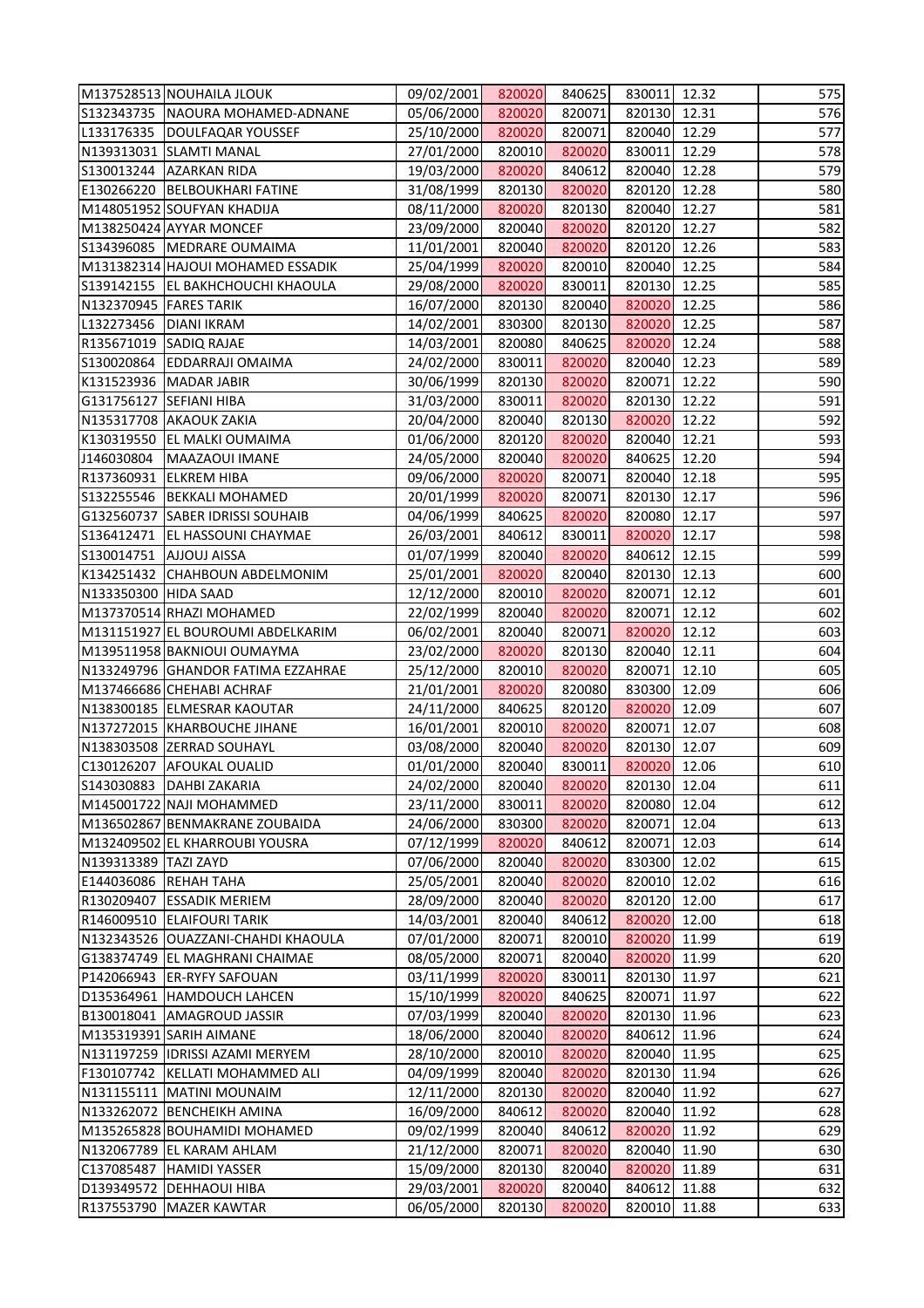|                         | N141016613   BOUABDALLAH MOHAMED AYMANE | 10/01/2001 | 820010 | 820020 | 820040 11.87 |       | 634 |
|-------------------------|-----------------------------------------|------------|--------|--------|--------------|-------|-----|
|                         | S139028139 BOUKATTASSA MOHAMED KHALIL   | 13/12/1999 | 820040 | 840612 | 820020       | 11.87 | 635 |
|                         | M134437735 CHIHAB HAMZA                 | 20/06/1999 | 820071 | 820020 | 820130       | 11.86 | 636 |
|                         | D136458433 AZAROUAL ABDELJALIL          | 17/01/2001 | 820020 | 820071 | 830011       | 11.85 | 637 |
|                         | D136544969 ISMAILI HICHAM               | 20/09/2000 | 820071 | 820020 | 820040 11.85 |       | 638 |
|                         | E140060767   HARCHI YOUSSEF             | 21/04/2001 | 820040 | 820020 | 820010       | 11.84 | 639 |
|                         | P131438143 BENJELLOUN MAJDA             | 05/05/2000 | 820010 | 820071 | 820020       | 11.84 | 640 |
|                         | R136853983 GOUARAB SANAE                | 09/10/2000 | 830011 | 820040 | 820020       | 11.84 | 641 |
|                         | M139387597 BARRAD MAROUANE              | 28/07/2000 | 820020 | 820130 | 820071       | 11.83 | 642 |
|                         | M134322445 EL MAROUFI AMINE             | 09/04/2000 | 820040 | 820020 | 820010 11.83 |       | 643 |
|                         | D131784808 OUBERKHADOUCH MOHAMMED       | 09/07/1999 | 820040 | 820020 | 820080       | 11.81 | 644 |
| C135122244   AFA FATIMA |                                         | 14/09/2000 | 820020 | 820040 | 840612       | 11.80 | 645 |
|                         | G132474883   BEN MASSAOUD EL MEHDI      | 18/04/2000 | 820040 | 820071 | 820020       | 11.80 | 646 |
|                         | S134255581 EN-GUADY ANAS                | 11/07/2000 | 820040 | 840612 | 820020       | 11.80 | 647 |
| D131665114   BIAD FOUAD |                                         | 01/08/2000 | 820020 | 820040 | 840623 11.79 |       | 648 |
|                         | M144051968 BOUNNIYT OUSSAMA             | 03/07/2000 | 820040 | 820020 | 830300 11.79 |       | 649 |
|                         | D134708595 AIT MY HACHEM KHADIJA        | 06/06/2000 | 820040 | 820020 | 840612 11.79 |       | 650 |
|                         | N137146365 ZAHIR-EL OUADGHIRI MOHMMED   | 09/06/2001 | 840612 | 820020 | 820040       | 11.79 | 651 |
|                         | M132481318 OUSKRI AYMANE                | 02/03/2000 | 820040 | 820020 | 820071       | 11.78 | 652 |
|                         | B143002079   LAGHZAL ZAKARIA            | 08/03/1999 | 820020 | 820130 | 820071 11.76 |       | 653 |
|                         | H130001653 SABIR OUASSIM                | 22/05/2001 | 820020 | 820040 | 820071       | 11.76 | 654 |
|                         | K130050388 RHALLOUB TAHA                | 23/05/2000 | 820020 | 820130 | 820040 11.76 |       | 655 |
|                         | F136356198 REBJA SALAH EDDINE           | 22/10/2000 | 820040 | 820130 | 820020       | 11.76 | 656 |
|                         | M138350123 RAWI MAHDI                   | 21/12/1999 | 820040 | 820020 | 820071       | 11.73 | 657 |
|                         | M130019210 BECHCHANI SAFAE              | 01/01/2000 | 840612 | 820020 | 820080 11.72 |       | 658 |
|                         | G136211873 MOUTALEB AYMEN               | 01/01/2000 | 820020 | 820071 | 820120       | 11.71 | 659 |
|                         | H135310819 AMARA WAIL                   | 17/04/2001 | 820040 | 820020 | 820071       | 11.71 | 660 |
|                         | M136434390 MOURADY MOUNYA               | 22/04/2000 | 820020 | 820040 | 830011       | 11.69 | 661 |
|                         | Z183900325   OUYAAZ MUSTAPHA            | 23/08/1998 | 820020 | 820071 | 820080       | 11.65 | 662 |
|                         | N137373815 ENNAHLI YASMINA              | 03/08/2001 | 820020 | 820010 | 820040       | 11.65 | 663 |
|                         | P147072280 EL BAKOURI MOHAMED           | 18/02/2000 | 820020 | 820010 | 830011       | 11.64 | 664 |
|                         | M136421082 ABDESSADEK MOURAD            | 29/07/2000 | 820071 | 820020 | 820080 11.64 |       | 665 |
|                         | K135494547 AOURAGH AMINE                | 27/11/2000 | 820040 | 840612 | 820020       | 11.63 | 666 |
|                         | R141046763 HIMY AZZEDDINE               | 09/11/2000 | 840612 | 820040 | 820020       | 11.61 | 667 |
|                         | M134457666 BEN ACHA FAYSSAL             | 09/01/2000 | 820020 | 820040 | 820071       | 11.60 | 668 |
|                         | S139323145  KADDOURI SIHAM              | 11/03/2000 | 820020 | 820120 | 840612       | 11.60 | 669 |
|                         | M133188875 BALLOUT MOHAMED              | 14/03/2000 | 820040 | 820020 | 840623       | 11.59 | 670 |
|                         | D130029793 ELAGRI IBTISSAM              | 31/03/2001 | 820020 | 820040 | 820071       | 11.58 | 671 |
|                         | N131353150 NEQQAZ RIHAB                 | 28/09/2000 | 820020 | 820040 | 820010       | 11.58 | 672 |
|                         | N136155108 EL MGHARI DRISS              | 03/07/2001 | 820040 | 820020 | 840612 11.57 |       | 673 |
|                         | N130121408 GRAGUI IKRAME                | 08/05/2000 | 820020 | 820010 | 820130       | 11.56 | 674 |
| S139263731              | <b>DADI IMANE</b>                       | 16/01/2001 | 820040 | 820020 | 820130       | 11.56 | 675 |
|                         | A142002288 ELHAMRI YOUSSEF              | 06/08/2000 | 820010 | 820020 | 820040       | 11.55 | 676 |
|                         | N133127197 ALAOUI ISMAILI KENZA         | 05/06/2000 | 820010 | 820020 | 820040       | 11.55 | 677 |
|                         | N133264058   BENNANI ZIATNI MOHAMMED    | 15/03/2001 | 820040 | 840612 | 820020       | 11.55 | 678 |
|                         | N141053494 EL BOUDOURI YASSINE          | 16/01/2001 | 820010 | 820020 | 820040       | 11.54 | 679 |
|                         | H145028285 AMARAT RIM                   | 29/09/2001 | 820130 | 820020 | 820040       | 11.54 | 680 |
|                         | R146023806 HADDAD NOUREDDINE            | 28/08/2000 | 820020 | 820040 | 840612       | 11.53 | 681 |
|                         | R140019533 EL MOURTAZAK ZAKARIA         | 28/02/2001 | 820040 | 820020 | 820010       | 11.53 | 682 |
|                         | M133400960 OUAACHA HAMZA                | 16/09/1999 | 820020 | 820040 | 820010       | 11.52 | 683 |
|                         | M130502873 EL KHAYYARI OTHMANE          | 26/09/2000 | 820020 | 820071 | 820040       | 11.52 | 684 |
|                         | D131285650 ELAZZAOUY ABDELAZIZ          | 30/05/1997 | 820020 | 820130 | 820040       | 11.51 | 685 |
|                         | G134395397   EL MAHY FATIMA             | 24/03/2000 | 820040 | 820020 | 820010       | 11.51 | 686 |
|                         | N141051708   MEZMOUHI MARWA             | 02/02/2001 | 820020 | 820010 | 820130       | 11.49 | 687 |
|                         | N135200059 OURYA AYOUB                  | 03/07/1999 | 820010 | 820020 | 820071       | 11.49 | 688 |
|                         | N132200044 ELALLALI CHAIMAE             | 01/07/1999 | 820020 | 840612 | 820120       | 11.48 | 689 |
|                         | F133402360 AMCHICH ZAKARIA              | 01/05/2000 | 820040 | 820020 | 820130       | 11.48 | 690 |
|                         | C134094997 ERRAMI AHMED                 | 20/02/1999 | 820040 | 840623 | 820020       | 11.48 | 691 |
|                         | M131157238 LQADI MARYEM                 | 18/11/1999 | 820040 | 820020 | 840612       | 11.47 | 692 |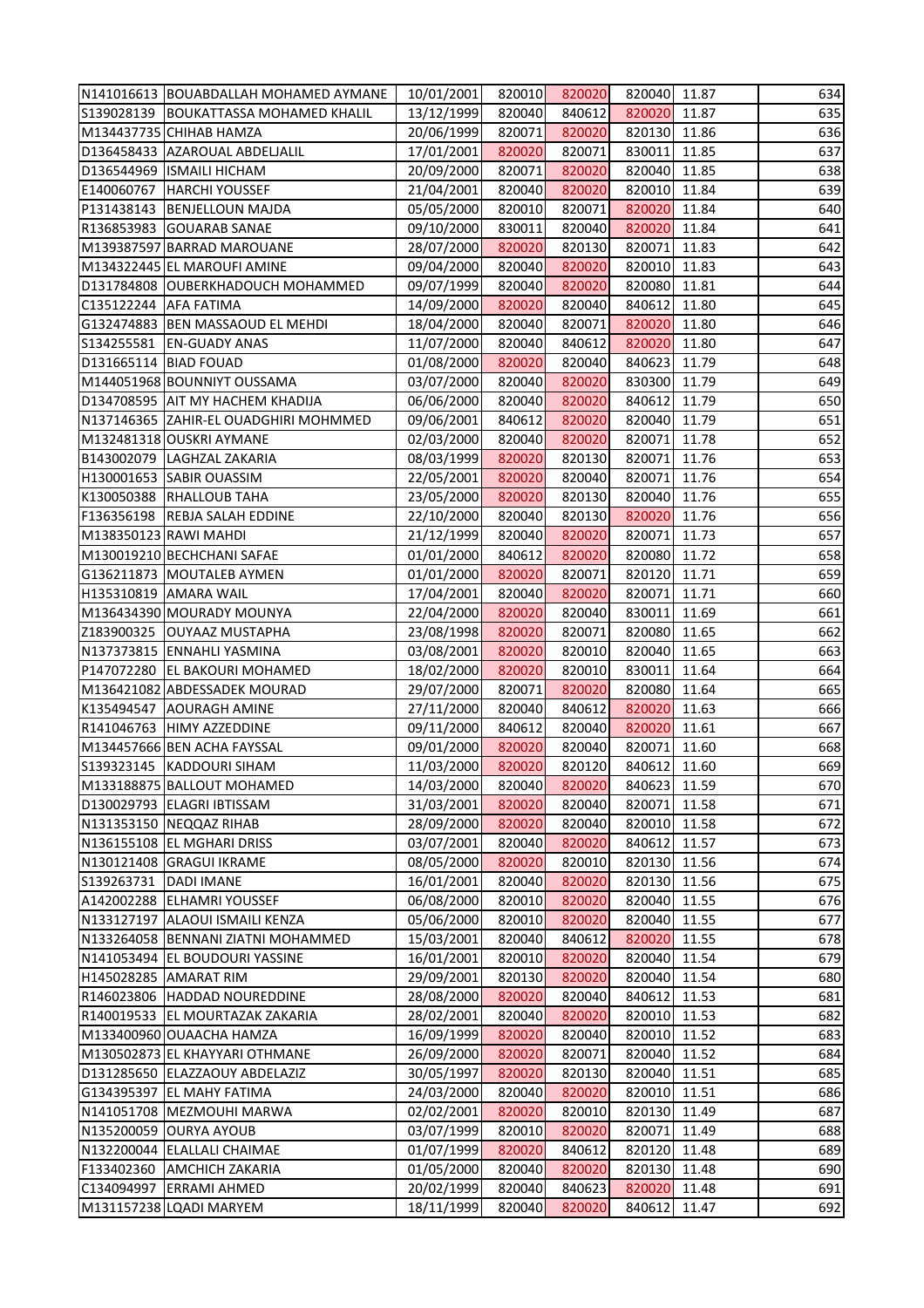| N146053409 DOUILI KAOUTAR                      | 19/06/2000 | 820020 | 820010 | 820071 11.45 |       | 693 |
|------------------------------------------------|------------|--------|--------|--------------|-------|-----|
| M137423272 LAFKANE OUSSAMA                     | 31/07/1999 | 820020 | 820071 | 820040 11.45 |       | 694 |
| D130035275   EL- FARISSI AMINE                 | 29/05/2001 | 820020 | 820071 | 820130 11.44 |       | 695 |
| J132519683 KOUAM OUSSAMA                       | 28/04/1999 | 830011 | 820130 | 820020       | 11.44 | 696 |
| D137303820 EL AATI OUMAIMA                     | 18/11/2000 | 820071 | 820040 | 820020 11.43 |       | 697 |
| D139609730 AJKIOU SAID                         | 01/09/1999 | 820040 | 840612 | 820020 11.41 |       | 698 |
| P110072196 SBAI CHAIMAE                        | 14/04/2000 | 820040 | 840612 | 820020 11.41 |       | 699 |
| K134200876 ETTAQY LAILA                        | 01/03/2000 | 820020 | 820040 | 820120       | 11.40 | 700 |
| K130025447 ELAOUACHI MERIEM                    | 23/06/2000 | 820130 | 820020 | 820071       | 11.40 | 701 |
| R138904770 DARNOUNI ISMAIL                     | 21/02/2000 | 820020 | 820040 | 820130 11.39 |       | 702 |
| N136065659 BERA MARWANE                        | 23/01/2000 | 820040 | 820020 | 820071       | 11.39 | 703 |
| G137579833 AMEDJAR HIBA                        | 01/01/2001 | 820040 | 820020 | 820071 11.39 |       | 704 |
| M138143568 MALIKI AMINE                        | 15/04/2000 | 820040 | 820130 | 820020       | 11.39 | 705 |
| R132397497 HASSAD ZAKARIA                      | 07/09/2000 | 820040 | 820020 | 840625 11.37 |       | 706 |
| Z183204770 LAABOUDI FATIMA ZAHRAE              | 03/09/1997 | 830011 | 820040 | 820020 11.37 |       | 707 |
| N131205193 EL IDRISSI HAFSSA                   | 17/07/2001 | 820020 | 820010 | 820130 11.36 |       | 708 |
| D138411004 ELHARHARI MILOUDA                   | 18/12/2000 | 820020 | 820040 | 820130 11.36 |       | 709 |
| F142050378  TAKHIM WALID                       | 16/04/2000 | 820020 | 820071 | 820040 11.35 |       | 710 |
| D138166019 AMZIL BRAHIM                        | 22/11/1999 | 820040 | 840612 | 820020       | 11.35 | 711 |
| L130277045 RAJI ZAKARYA                        | 17/08/1999 | 820020 | 820130 | 840623 11.34 |       | 712 |
| N132212162 LAHMIOUI HAMZA                      | 20/06/1999 | 820071 | 820020 | 820040 11.33 |       | 713 |
| N133179417 EL KHARRAZI HAMZA                   | 08/07/1999 | 820020 | 820130 | 820040 11.32 |       | 714 |
| R139851976   MAZRI HODA                        | 23/05/2000 | 820020 | 820130 | 830011       | 11.32 | 715 |
| S134361274   BEN ABBOU KHAOULA                 | 30/11/2000 | 820040 | 820020 | 820010       | 11.32 | 716 |
| N135347961  BAHAFID MOHAMMED MEHDI             | 08/03/2001 | 820010 | 820071 | 820020 11.32 |       | 717 |
| K133408275 EZZAARI AYOUB                       | 19/04/2000 | 820020 | 820010 | 820071       | 11.31 | 718 |
| K131419384   BOUYOUSFI MOHAMMED                | 23/08/2000 | 820020 | 820010 | 820071 11.31 |       | 719 |
| R130445922 HAMAIMOU ISMAIL                     | 03/12/2000 | 820040 | 820020 | 820010       | 11.31 | 720 |
| K137471522   BAHHAR ZAKARIYA                   | 17/06/2000 | 820020 | 840612 | 820130       | 11.30 | 721 |
| G137533019   MOULA AMINA                       | 07/01/2000 | 820020 | 820130 | 820040 11.30 |       | 722 |
| D130430862   BARKOUCH FATIMA EZZAHRA           | 24/07/1999 | 820040 | 820020 | 820071       | 11.29 | 723 |
| R139878861 CHAMAKH ZAKARIA                     | 13/02/2000 | 820040 | 840612 | 820020 11.29 |       | 724 |
| N132174371 RAJAA CHAYMAE                       | 04/11/2000 | 820010 | 820020 | 820040 11.28 |       | 725 |
| D134708829 ZENTAR YOUSSEF                      | 12/05/2000 | 820040 | 820020 | 830011       | 11.28 | 726 |
| L134052294   MALGHI RKIA                       | 22/08/2000 | 820020 | 820071 | 820120 11.27 |       | 727 |
| M130078767 SADIK IBTIHAL                       | 19/03/2001 | 820040 | 820071 | 820020       | 11.27 | 728 |
| R143114365  BENDRA ABDELALI                    | 25/07/2000 | 820020 | 820071 | 820040       | 11.25 | 729 |
| K134488682 BOUZIDI KHALID                      | 17/07/2000 | 820040 | 820130 | 820020       | 11.24 | 730 |
| B130006512 ELFADILI MOHAMED AMINE              | 11/10/2000 | 820071 | 840625 | 820020       | 11.24 | 731 |
| S132022819   EL ABBASSI AICHA                  | 12/01/2000 | 820020 | 820040 | 820120 11.23 |       | 732 |
| R136499745   FILALI RAFIK ZINEB                | 10/04/2000 | 820071 | 820020 | 830011       | 11.23 | 733 |
| L139186952<br><b>KIRROU HAMZA</b>              | 10/04/1999 | 820020 | 840612 | 830011       | 11.22 | 734 |
| M131279565 BAJJA NABYL                         | 03/10/2000 | 820020 | 840612 | 830011       | 11.22 | 735 |
| N139087040 EL RHIOUANE FATIMA ZAHRA            | 16/02/2001 | 840612 | 820040 | 820020       | 11.22 | 736 |
| R135290951 MIDANY HAJAR                        | 31/01/2001 | 820020 | 820040 | 820130 11.21 |       | 737 |
| K130282245  MTIBAT IKRAM                       | 05/10/2000 | 820020 | 820071 | 820130       | 11.21 | 738 |
| J138441389<br><b>ENNASSIRI AYOUB</b>           | 15/07/2000 | 820071 | 820020 | 830300       | 11.20 | 739 |
| M135320265 AKHCHINE MOHAMED                    | 15/07/2000 | 820040 | 820020 | 820130 11.19 |       | 740 |
| J131205686<br><b>EL KAABI DOUNIA</b>           | 03/01/1998 | 820040 | 820020 | 840612       | 11.19 | 741 |
| D136577940   MENFALOUTI MOHAMED                | 05/04/2000 | 820040 | 840623 | 820020       | 11.19 | 742 |
| R139267096 NOUA OMAIMA                         | 04/01/2001 | 830300 | 820120 | 820020       | 11.18 | 743 |
| P110126368 KHALAKHI SALAH-EDDINE               | 24/04/2000 | 820020 | 840612 | 820130 11.16 |       | 744 |
| M133183331 TAMZAITI HAMZA                      | 25/04/1999 | 820040 | 840612 | 820020 11.15 |       | 745 |
| S138269082 EL BECHARI SOUFIANE                 | 10/02/2001 | 820020 | 820040 | 820130       | 11.14 | 746 |
| R134670436 OULMALME CHAIMAA                    | 12/09/2000 | 840612 | 820040 | 820020       | 11.14 | 747 |
| J133191795<br><b>AIT ALI MOHAMMED EL AMINE</b> | 11/03/2000 | 820020 | 820010 | 820040       | 11.10 | 748 |
| N135100408 BENKHADDA MOHAMED                   | 25/12/1999 | 820040 | 820020 | 840623       | 11.10 | 749 |
| D137482616 ABOUZRAR HAJAR                      | 01/02/2000 | 820040 | 820020 | 820130 11.10 |       | 750 |
| N136383125 SLIMANY ABDELKARIM                  | 12/04/1998 | 820040 | 820020 | 820080       | 11.09 | 751 |